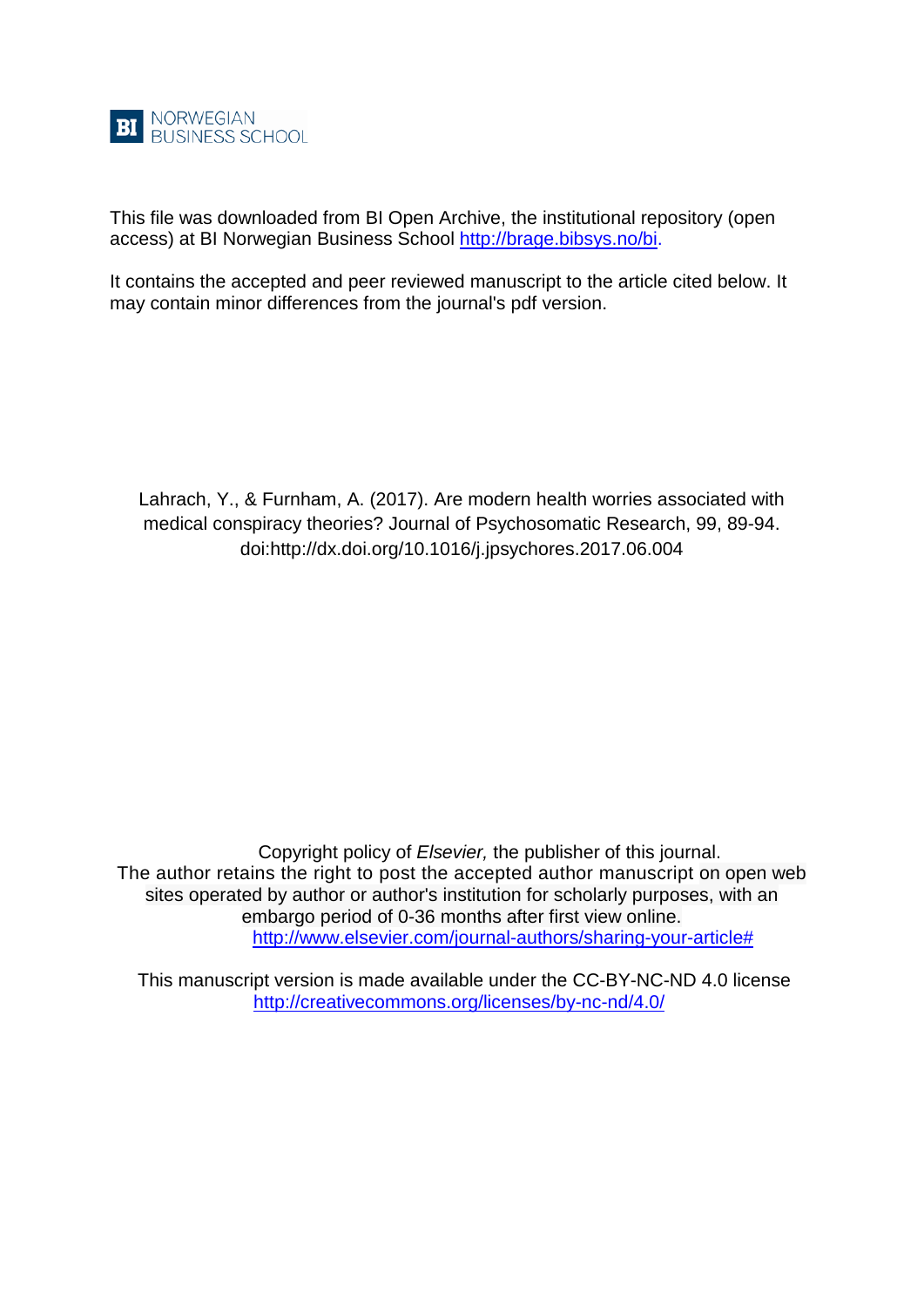# **Are Modern Health Worries associated with Medical Conspiracy Theories ? Lahrach, Y.,<sup>1</sup> & Furnham, A. 1,2**

<sup>1</sup> Research Department of Clinical, Educational and Health Psychology, University College London

<sup>2</sup>Norwegian Business School (BI), Nydalveien, Olso, Norway

Corresponding author: [a.furnham@ucl.ac.uk](mailto:a.furnham@ucl.ac.uk) Tel 00 44 207 679 5395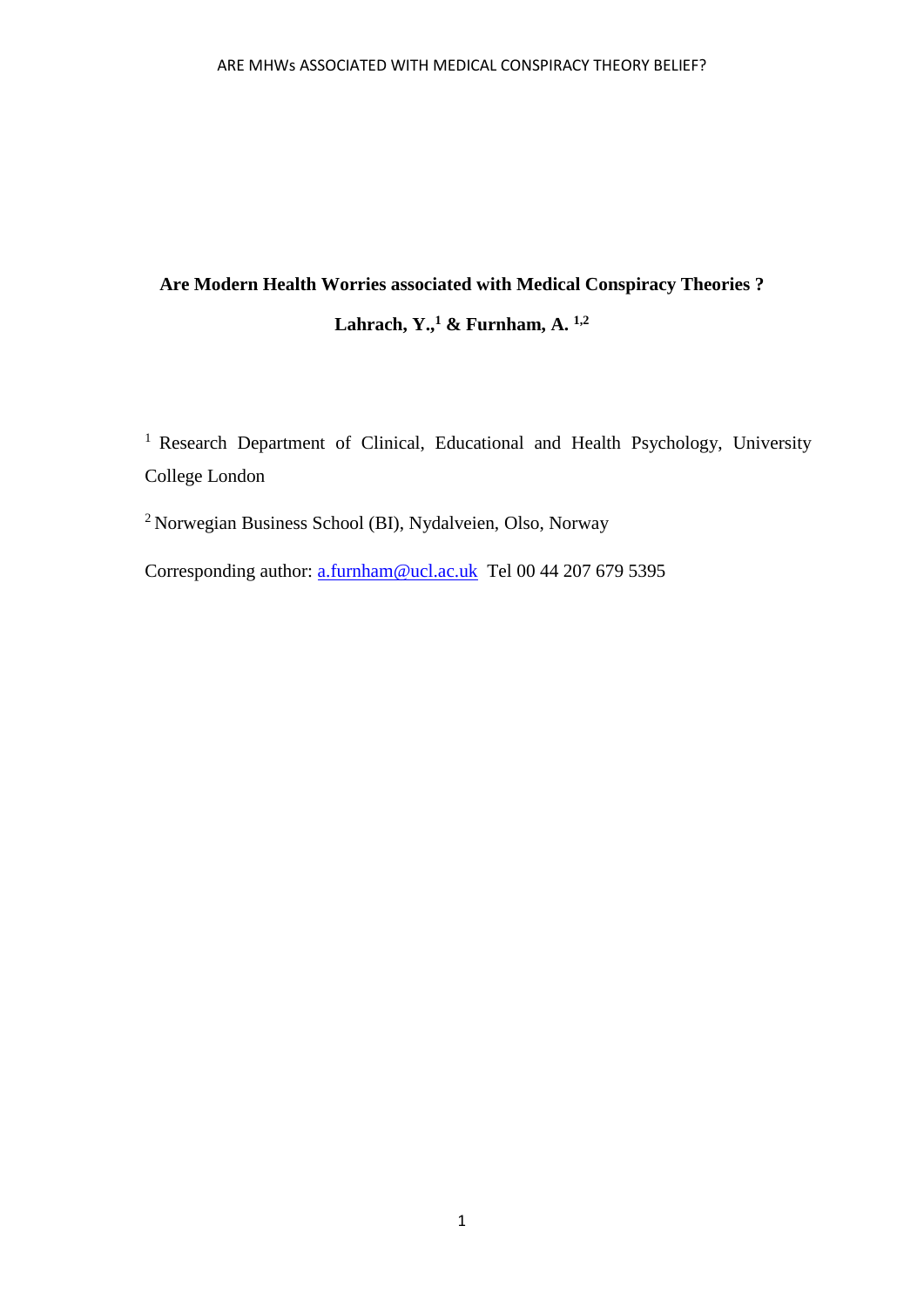#### **Abstract**

This study was concerned with whether Medical Conspiracy Theories (MCTs), along with other variables (demographics, ideology and health perceptions) are associated with Modern Health Worries (MHWs). MCTs were significantly associated with MHWs over and above all other variables. Older individuals, with more religious and right-wing beliefs had higher MHWs. In addition, those who used Complementary and Alternative Medicine (CAM) and individuals who perceived their mental health as worse than their peers were also more likely to display higher MHWs. Implications for helping health professions understand their patients' health-related beliefs and choices were discussed.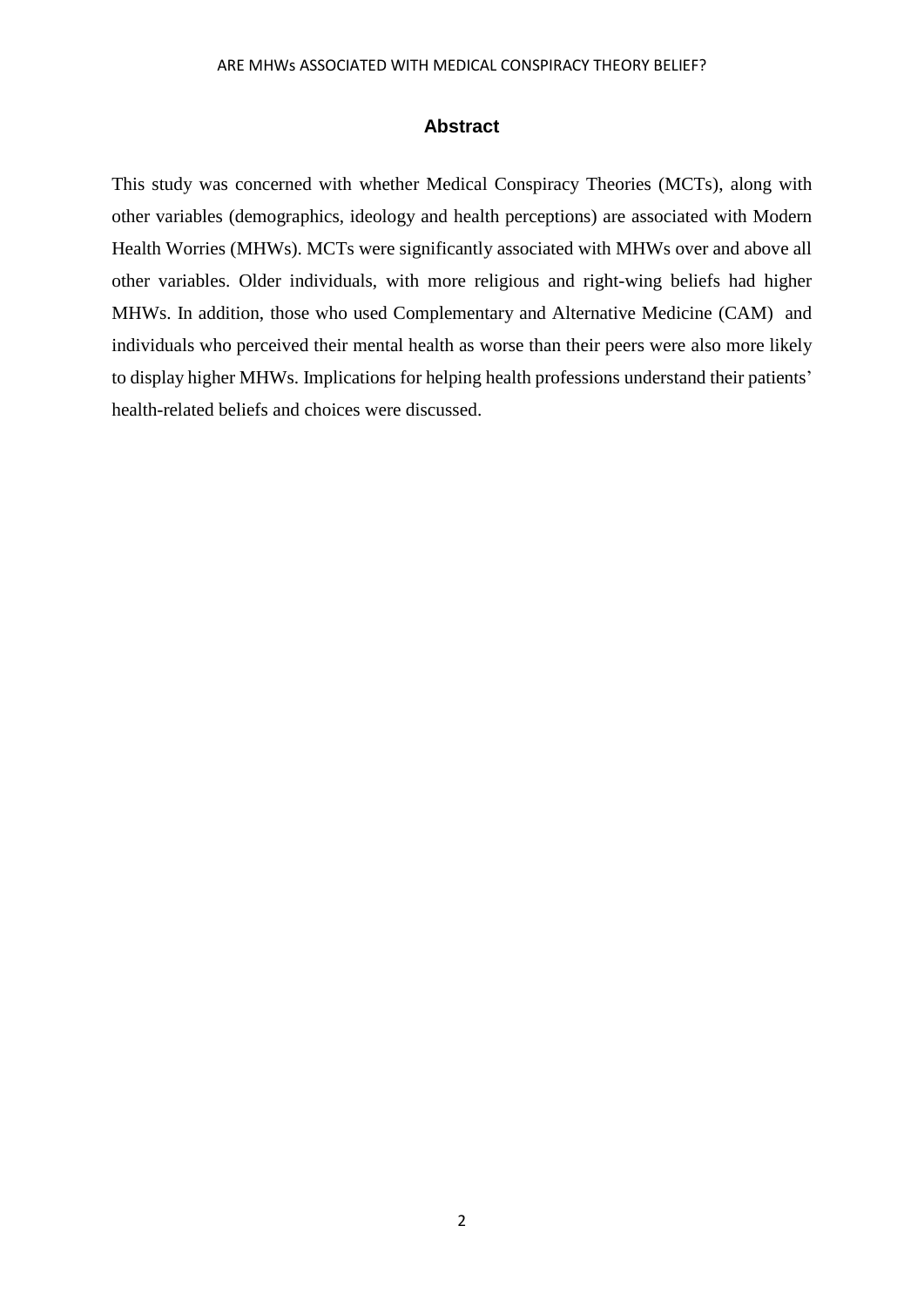## **Introduction**

Modern Health Worries (MHWs) are defined as "*perceived risk to personal health from technological changes and features of modern life*" (Petrie et al., 2005, pp. 778). Petrie et al., (2001) developed the MHWs scale to measure these concerns which comprised of four factors: Toxic Interventions, Environmental Pollution, Tainted Food and Radiation. The MHWs scale has shown strong internal reliability ( $\alpha$  = .94) (Petrie et al., 2001) and many studies have found the scale to be a reliable measure of MHWs having been used in many countries (e.g. Turkey, UK, Hungary) and groups (e.g. patients, medical students, general public) (Anderson & Jenson, 2012; Furnham, Strait, & Hughes, 2012; Köteles, Szemerszky, Freyler, & Bardos, 2011; Kaptein et al, 2005; Ozakinci, Boratav, & Mora, 2011).

The growing body of research into MHWs has explored assocations between it and variables such as individual differences, ideology (Anderson & Jenson, 2012; Furnham, 2007), health perception (Baliastas, van Kamp, Hooiveld, Lebret, & Yzermans, 2015; Bailer, Witthöft, & Rist 2008), thinking styles (Koteles et al., 2016). in attempt to better understand why some people, more than others are highly concerned that features of their environments may damage their health.

This study is primarily concerned with the relationship between MHW and Medical Conspiracy theories as well as the uses of Complementary and Alternative Medicine, Trust in Doctors and Personal Ideology.

Medical Conspiracy Theories (MCT) often depict medical, science or technology-related issues as under the control of secretive and sinister organisations and that harm or danger to health will result from their usage. An example is the theory that water fluoridation is being used to hide the presence of chemical products being dumped into our water systems (Oliver & Wood, 2014). This perception of harm befalling one's health as a result of our environment mirrors MHWs (Oliver & Wood, 2014).

MCTs directly contradict evidence-based scientific research, such as the theory that vaccinations cause psychological disorders, such as autism. Consequently, belief in MCTs suggests a sceptic attitude towards modern medicine, which is a characteristic that individuals with high MHWs are also more likely to possess (Furnham, 2007). Attitudes and perceptions of science and medicine influence health choices (Furnham 2007) and both high MHWs and MCTs have been associated with similar health behaviours such as increased avoidance of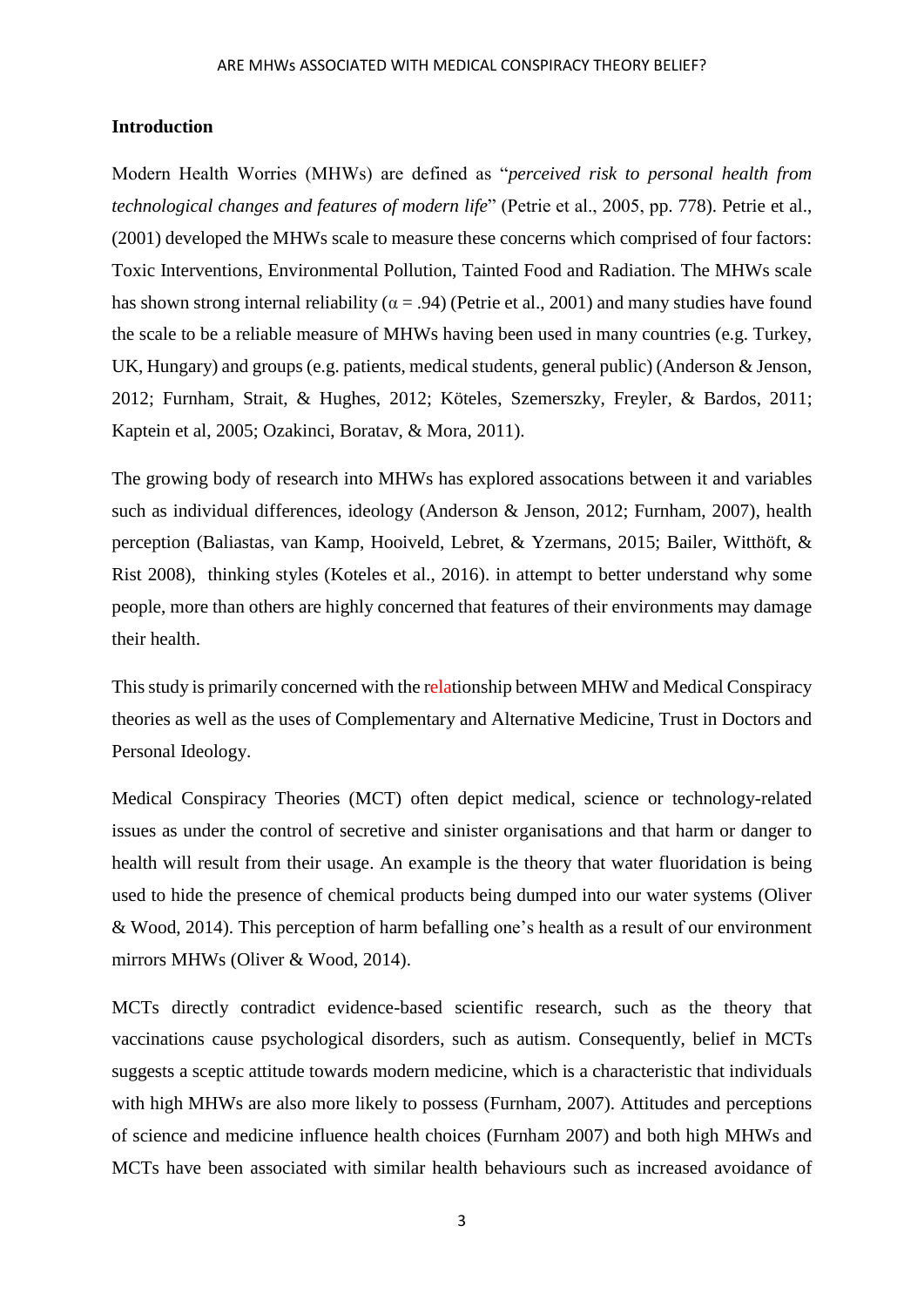#### ARE MHWs ASSOCIATED WITH MEDICAL CONSPIRACY THEORY BELIEF?

conventional medicine in favour of complementary and/or alternative medicine (CAM) and increased preference of organic or natural foods over synthetic foods (Devcich, Pedersen, & Petrie, 2006; Petrie et al., 2001; Oliver & Wood, 2014).

MHWs, perceiving that aspects of modern life are a risk to your personal health, are well-suited to the world-view of MCTs, and vice versa. This study will focus on Medical Conspiracy theory belief as a primary predictor of higher MHWs and will utilise incremental validity  $(H_3)$  to demonstrate MCTs best predicts MHWs over and above demographical, ideological and health perception variables.

Various studies have highlighted a connection between subjective physical symptoms or physical health and MHWs (Kaptein, 2005; Petrie et al., 2005) but mental health remains unexplored. For this reason, this study will also examine both perceived personal mental as well as physical health in association with MHWs.

Furnham (2007), illustrated a relationship between CAM usage and higher MHWs which this study also aims to explore. Scepticism towards modern medicine can mean a scepticism towards doctors which may be reflected as diminished trust in physicians. Thus, this study will investigate associations between MHWs and trust in physicians. (Bachinger, Kolk, & Smets 2009; Dong et al., 2014).

Previous research has identified a relationship between high MHWs and religiousness with the suggestion that it is a by-product of a more spiritual or religious outlook of the world (Furnham et al., 2012; Köteles & Simor, 2013). This study hypothesises a replication of these findings and also investigates a previously unexamined association; between MHWs and political ideology.

In a recent study, highly relevant to, this Koteles et al. (2016) compared Hungarian people interested in skepticism, astrology and a community sample on their information processing style, spitituality and MHW. They found that Astrologers showed higher, and skeptics, lower levels of spirituality, intuitive-experiential thinking, and MHW than individuals from the community sample. They also noted that the connection between MHWs and experiential thinking style was mediated by spirituality. "Individuals with higher levels of spirituality are particularly vulnerable to overgeneralized messages on health related risks. Official communication of potential risks based on rational scientific reasoning is not appropriate to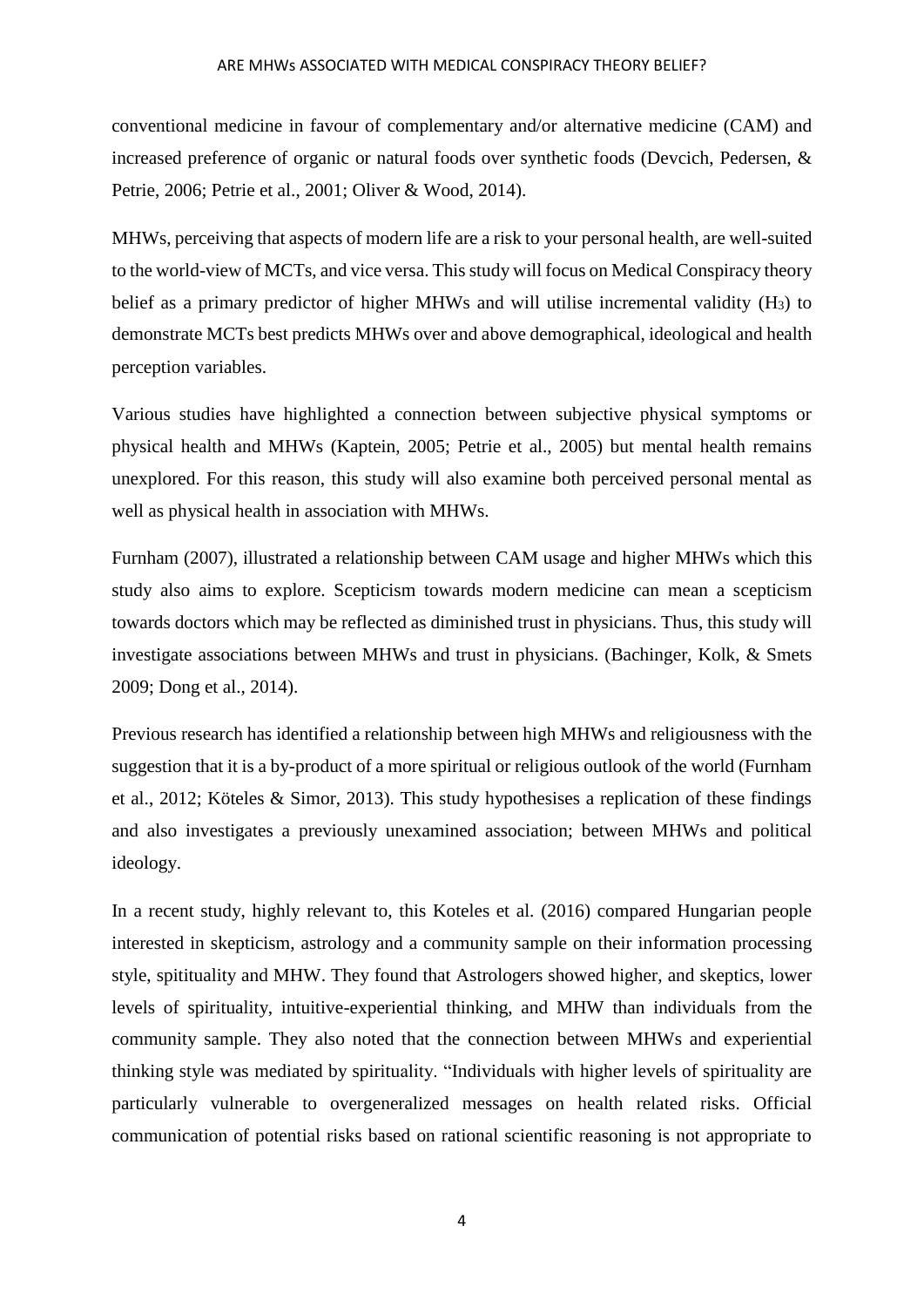persuade them as it has no impact on the intuitive-experiential system" p313. Indeed Swami et al. demonstrated that rational thinking is directly related to disbelief in MCTs.

This study set out to test various hypotheses: that MHWs comprises multiple factors  $(H_1)$ ; that individuals with high MHWs will believe in MCTs  $(H<sub>2A</sub>)$ ; report more religious and left-wing beliefs (Ideology)  $(H_{2B})$ ; use CAM, show greater distrust of physicians and display poorer perceived self-physical and mental health (Health perception) ( $H_{2C}$ ). The study also hypotheses that incremental validity will reveal MCT to be the best predictor of MHWs over all other measures used  $(H_3)$ .

## **Method**

### *Participants*

In total, 335 participants completed the questionnaire (66% females, age range: 12 to 71 years,  $M_{\text{age}}$  = 31.6 years,  $SD_{\text{age}}$  = 13.5). Participants who left an incomplete questionnaire or completed it unsually rapidly online (under 160 seconds) were excluded from the sample (44 individuals).

Half the participants were recruited via several social networking platforms (WhatsApp, Facebook, Snapchat). The remaining participants were obtained through an online recruiting system (AmazonTurk) whereby it was requested that a sample of participants whom are representative of the British public (in age, sex, ethnicity, etc) complete the survey. There was no difference in the attitudes from samples from different souces.

#### *Materials & Procedure*

- 1. MHW. The MHWs scale is a 28-item five-point scale. Items (e.g. Food additives, Air Pollution, etc) are rated from "No Concern at all" to "Extreme Concern" that the item will affect one's personal health. Certain words in the item list, such as 'cell phone' were exchanged for 'mobile phone' to better suit the language of British participants. Further, based on earlier research that attempted to update the 15 year old original 25 item measure three items were added: "Mad Cow Disease", "Bio-Terrorism" and "Nuclear Radiation".
- 2. MCT. This questionnaire was obtainted from Oliver and Wood in 2014. Some words was altered to tailor to British participants and simplified to less specialised terms ('innoculation' was changed to 'vaccination' and 'dissemination' to 'spread'). Each theory is rated as 'Yes', having heard of the theory before, or 'No', having not, or 'Not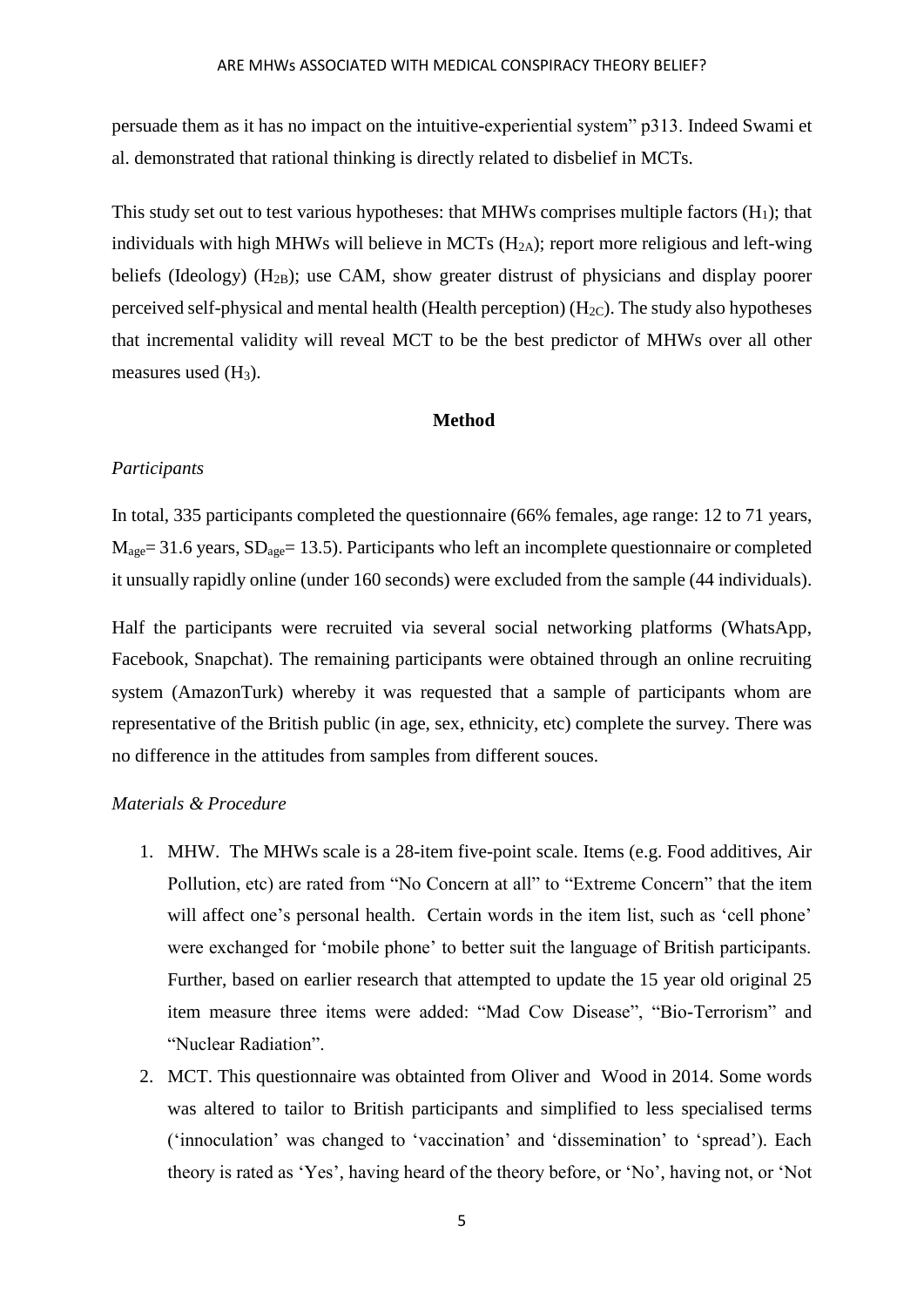sure'. Then each theory is rated as 'Agree', 'Disagree' or 'Neither agree nor disagree' with that Medical Conspiracy theory. The Alpha for this scale .84.

- 3. Trust in Doctors.The questions were adapted from the Wake Forest Physician Trust Scale (WFPTS) (Hall et al., 2002) and its abbreviated version (Dugan et al., 2005). All 11 statements from the original questionnaire were used, with two additional statements.,
- 4. CAM. questions to determine perceptions of health were included: a question on usage of alternative and/or complementary medicine (CAM) and questions to measure perception of one's own mental as well as physical health compared to their peers (people of the same age and sex), from 'optimal health' to 'poorest health' on a 7-point scale.
- 5. Demographical questions (age, sex, education) as well as questions exploring ideology (politics and level of religiousness) were included. A 5-point scale was used to measure the level of religiousness from 'Not Religious at all' to 'Very Religious' and a 7-point scale for political positioning from 'Strongly Right Wing' to 'Strongly Left Wing'.

Ethical permission was sought and received from the UCL Ethics committee. The entire questionnaire was administered online. The order of the questions in the different blocks (MHWs scale, Medical Conspiracy theory belief, Trust in Physicians, Health Perceptions, Demographics and Ideology) were randomised so that each participant was presented with the questions in a different order.

### **Results**

All analysis was done using the latest SPSS software.

(1) Factor Analysis

Because of various differences in previous studies a factor analysis was completed. A varimaxrotated factor analysis on the Modern Health Worries scale revealed five factors labelled: 1). Dissemination & Contamination, 2) Environmental Pollution, 3) Tainted Food, 4) Phonerelated Radiation and 5) Bacteria & Medicine. The MHWs was highly internally consistent, with a Cronbach's Alpha value of 0.96. Moreover, all 5 factors of MHWs also reported high internal reliability ( $\alpha = 92, .91, .92, .84, .82$ ). This, in conjunction with the replicability of the factors; apparent from previous research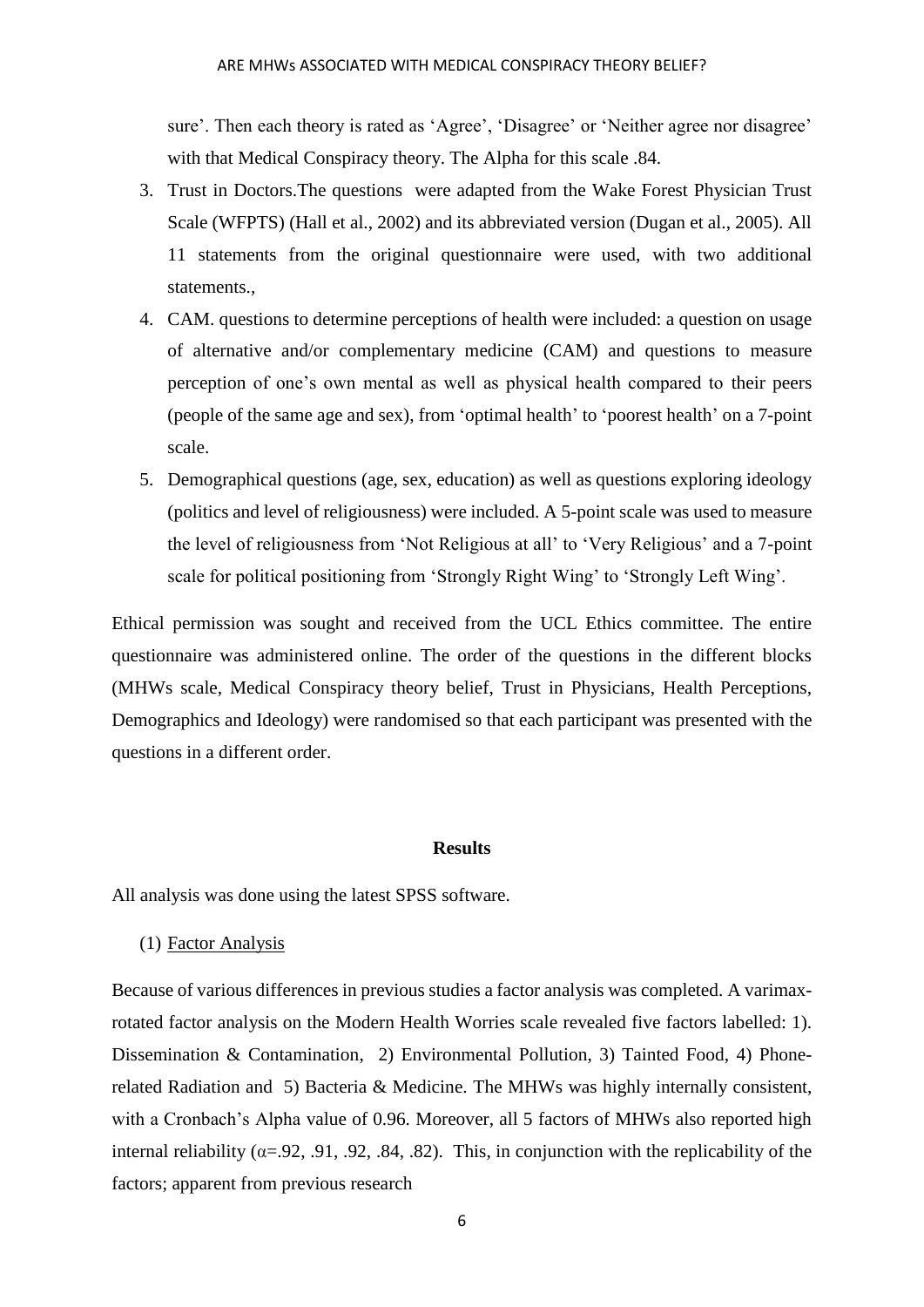#### Insert Tables 2 and 3 here

#### (2) Correlational Analysis

The five MHWs factors as well as the general MHWs factor scores were then correlated with all other variables.

## Insert Table 4 here

Table 4 shows age, religiousness, politics, perceived mental health, CAM and Medical Conspiracy belief correlated significantly with the general MHWs factor  $(p<0.01)$  as well as across most of the five MHWs factors.

MHWs correlated most strongly with MCTs over other variables. This was apparent across all factors (except 5) including general MHWs factor ( $r = .34$  to .49, p<0.01) indicating that belief in MCTs are associated with higher MHWs. MCTs was most strongly correlated with general MHWs factor (r = .49, p<0.01) and factor 1, Dissemination & Contamination (r = .49, p<0.01) over the other MHWs factors (2,3,4 and 5) suggesting that individuals who believe in MCTs are more likely to be particularly concerned about types of MHWs that involve the spreading of contaminants in the environment.

There were significant negative correlations between perceived personal mental health and MHWs (for all five MHWs factors as well as the General MHWs factor) ( $r = -15$  to  $-25$ , p<0.01). This suggests that individuals who perceive their own mental health as poorer than their peers are more likely to display higher MHWs.

There were significant correlations between the use of CAM and MHWs (factors 1-4 and general factor) illustrating that those who use CAM are more likely to have higher concerns about modernity affecting their health. ( $r = .12$  to .27, p<0.01). This supports the hypotheses concerning Health Perceptions ( $H_{2C}$ ); that poorer self-perceived mental health and use of CAM would be significantly associated with greater MHWs.

Religiousness and all five factors of MHWs (and general factor) correlated positively  $(r = .13$ to .27, p<0.01) suggesting, as predicted, an association between high MHWs and greater religiousness (H2b). Political ideology correlated significantly with MHWs (factors 1-4 and general factor) revealing a connection between more right wing beliefs and higher MHWs ( $r =$  $-11$  to  $-24$ ,  $p<0.01$ ).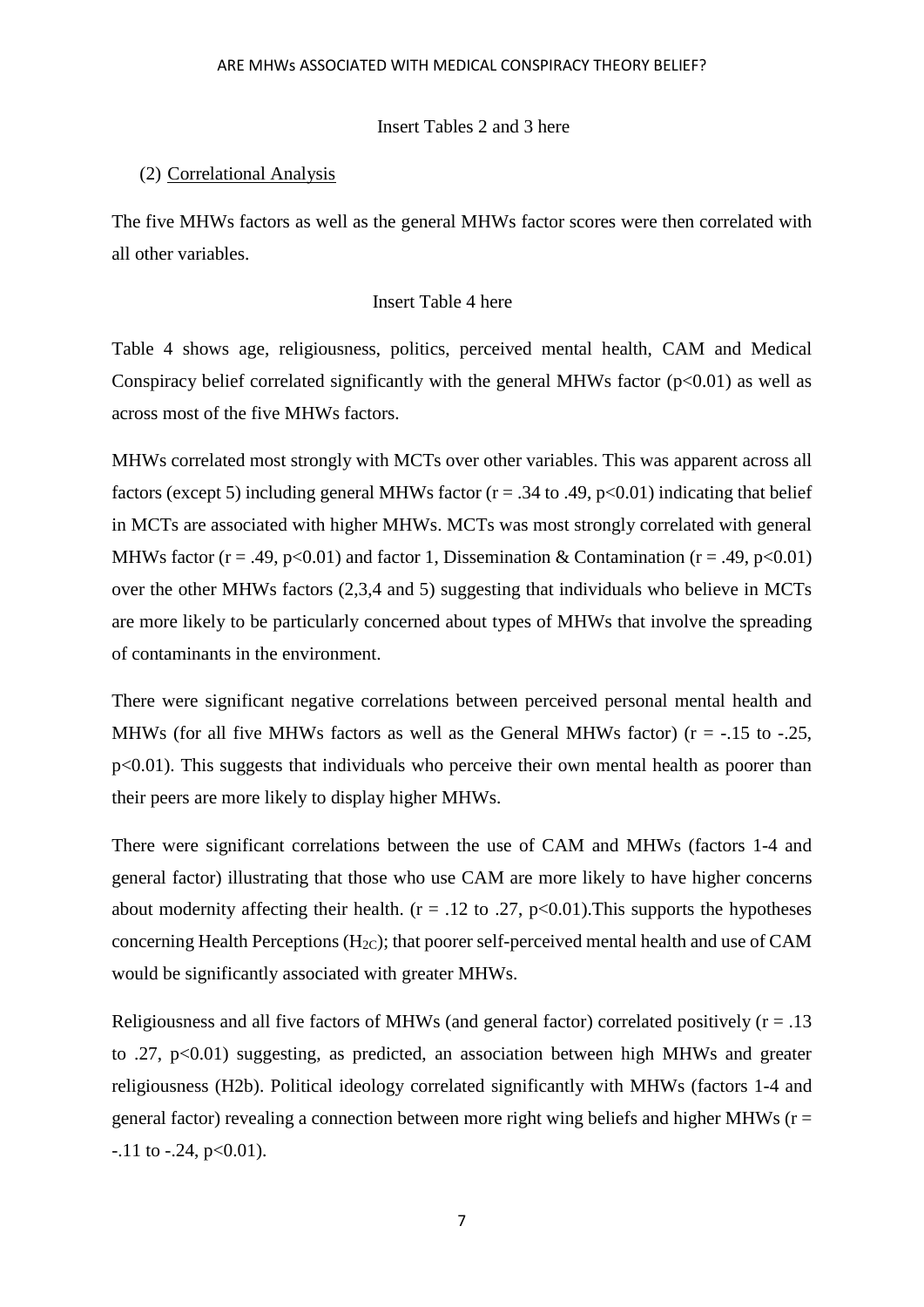MHWs (factors 1-4 and general factor) significantly correlated with age; suggesting that older individuals are associated with more MHWs ( $r = .15$  to .24,  $p < 0.01$ ).

Perceived physical health correlated significantly only with Factor 3, Tainted Foods ( $r = -12$ ,  $p<0.05$ ) and Trust in physicians correlated only with Factor 5, Bacteria and Medication ( $r =$ .11, p<0.05). Factor 5 (Bacteria & Medication) showed few significant correlations with the independent variables. However, Factors 1 through 4 correlated significantly and with the same variables as did the general MHWs factor (age, religiousness, politics, perceived personal mental health, use of CAM and medical conspiracy theory belief).

#### (3) Regression Analysis

To test the hypothesis that MCTs is the best predictor of MHW (over Demographics, Ideology, other Health Perception variables) a hierarchical regression was performed. As seen in Table 5 predictor variables: age, sex and education were placed together in one step, named Demographics. Politics and Religiousness were assigned to step two, named: Ideology. Step three, Health Perceptions, comprised of: perceptions of one's personal physical and mental health, use of CAM and trust in physicians. Step four consisted only of Medical Conspiracy theory belief.

We had a specific reason for putting the variables in this order: First we put in demography (sex, age, education) because it is most stable over time. Next we put in ideology (general religious and politcal beliefs) to determine whether these very general factors could account for variance. Next, we added the four "heath" variables and thereafter MCT because we were specifically interested in the extent to which the latter added incremental variance

## Insert Table 5 and 6 here.

Overall, the regression was significant (Adj  $R^2 = .30$ ,  $F(10,316) = 14.77$ ,  $p < 0.001$ ). Although all the variables, (demographics, ideology, health perceptions and medical conspiracy theory belief) did significantly predict general MHWs; MCTs were the strongest predictor. From step three to step four, there was a significant increase in the variance accounted for, from 14% to 30%, more than doubling in account.

Five subsequent hierarchical regressions were performed with the five factors of MHWs. This was done with the aim of determining the predictor that accounts for the most variance in each MHWs factor and through this the best predictor of each MHWs factor. Factor 5 (Bacteria &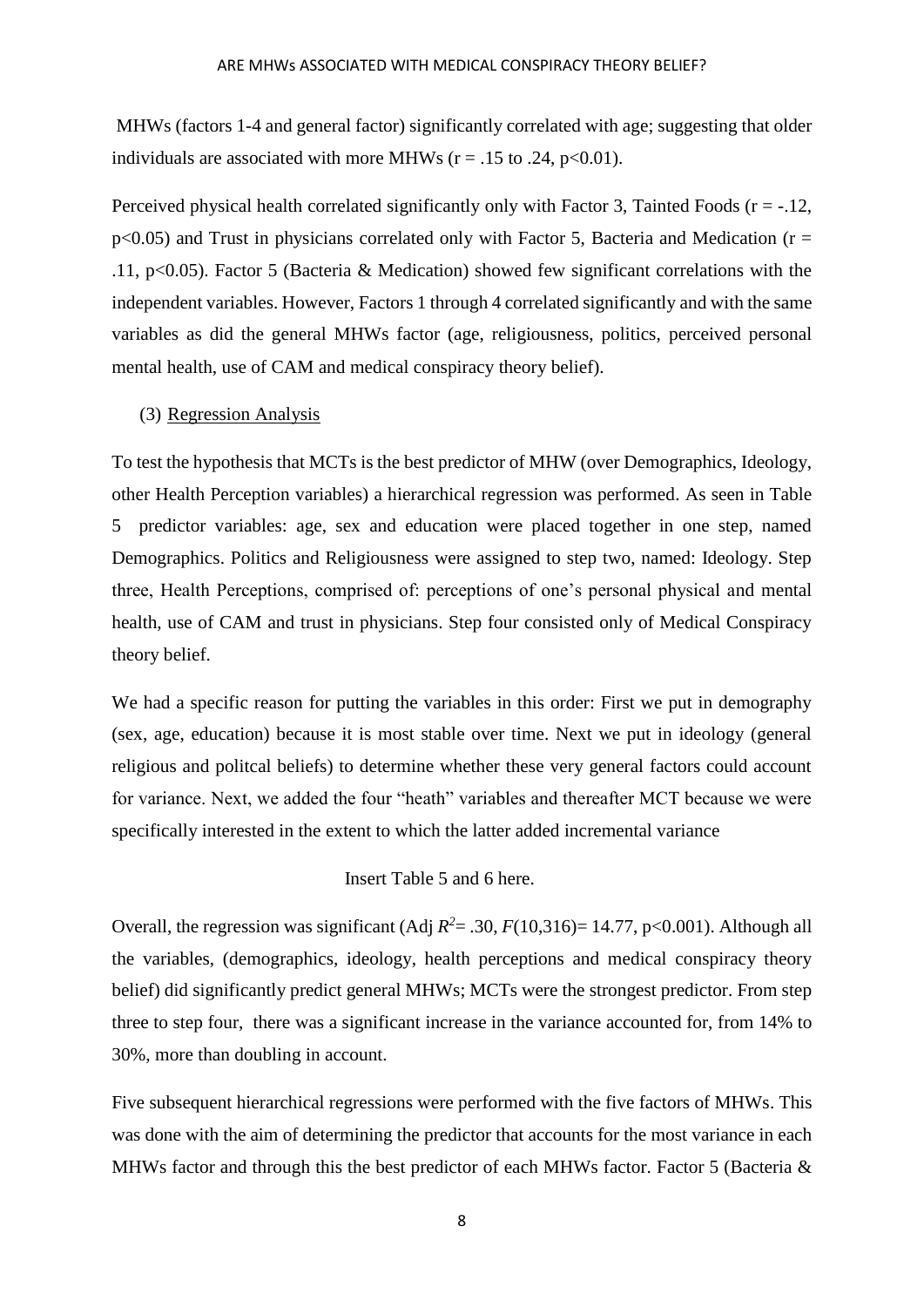Medication) showed little significant increase in the amount of variance accounted for by the model when any variables were added (maximum variance accounted for by the model was 3%).

However all four remaining MHWs factors, presented an overall significant regression.Factor 1's (Dissemination & Contamination) overall regression was significant, (Adj *R <sup>2</sup>*= .31,  $F(10,316)=15.36$ ,  $p<0.001$ ). The proportion of variance in Factor 1 explained by Medical Conspiracy theory belief is 31%, an increase of 16%. Factor 2's (Environmental Pollution) overall regression was significant (Adj  $R^2 = .14$ ,  $F(10,316) = 6.07$ , p<0.001). Adj  $R^2$ significantly increased by 10% when Medical Conspiracy theory belief was added to the model. Factor 3's (Tainted Food) overall regression was also significant (Adj  $R^2 = .29$ ,  $F(10,316) =$ 14.08, p<0.001). It presented a significant increase from 16% to 29% in variance accounted for by medical conspiracy theory belief. Factor 4's (Phone-related Radiation) overall regression was significant. (Adj  $R^2 = .25$ ,  $F(10,316) = 11.88$ ,  $p < 0.001$ ). Adj  $R^2$  more than doubled when MCT was added; a significant increase by 12% in the variance accounted for, to 25%.

In Step 2 (general MHWs factor), when ideological variables are added, there was a significant increase in Adj  $R^2$  from 3% (demographics alone) to 11%. This increase, although large and demonstrates the strength of ideology as a predictor of general MHWs factor (and Factor 1) is not as large as the increase demonstrated by MCTs belief. This further supports the hypothesis that MCT best predicts MHWs over and above the other variables assessed.

It suggests that belief in MCT particularly those about the harmfulness of pharmaceuticals and modern medicine, can influence the choice to use CAM and in this way CAM mediates the connection between MHWs and conspiracy belief.

#### Insert Figure 1

In addition, a model whereby MCTs mediates the the association between religiousness and MHWs was suggested by this study. Studies into conspiracy theory belief highlight that religious individuals are more likely to believe in conspiracy theories (Oliver & Wood, 2014) and consequently, this study proposes, become more concerned about their environment. Indeed Figure one shows that MCT mediate the relastionship between religious beliefs and MHW.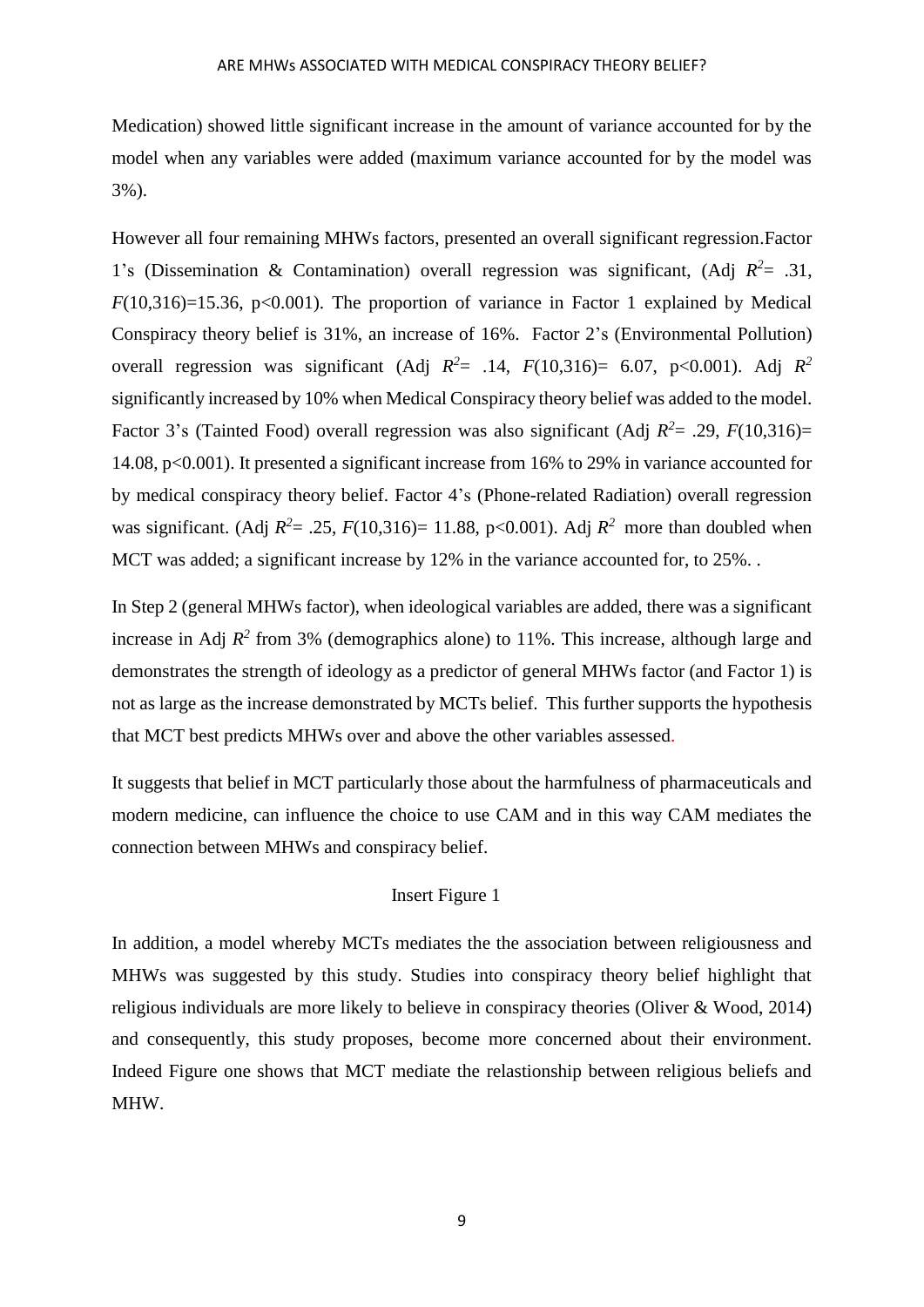#### **Discussion**

This study revealed, as hypothesised  $(H_1)$ , that MHWs is a multi-factoral construct. The factor analysis on MHWs revealed five factors which is also in line with Furnham et al. (2012). In addition, the cluster of items that constitute each factor (particularly Factors 1 through 3) overlap with those defined in previous studies increasing the validity of the findings of this study.

As predicted, the correlations between MCTs and MHWs (general factor and factors 1-4) were highly significant ( $p<0.01$ ) and of a similar magnitude ( $r = .34$  to  $r = .49$ ). These correlations between MCTs and MHWs, is statistically much stronger than correlations between MHWs and the other variables in this study as well as variables in previous research; usually within the range of  $r = 0.15$  to 0.35. This further highlights the significance and strength of the association between higher MHWs and MCTs.

Multiple hierarchical regressions with MHWs and its factors reflected that MCTs offered significant additional predictive power, over other variables, for MHWs (and its factors). Through the use of incremental validity  $(H_3)$ , this study demonstrated that MCTs strongly predicts higher MHWs over and above other variables.

In line with previous studies that suggests that MHWs influences the choice to use CAM over conventional modern medicine (Petrie et al., 2001); a statistically significant positive relationship between the use of CAM and MHWs was found in this study. Those who use CAM are more likely to display higher MHWs as observed by Koteles et al. (2016).

This study found that individuals who perceive their own mental health to be worse than their peers (people of the same age and sex) showed significantly higher MHWs. However, unlike perceived mental health, perceived physical health yielded little significant results for an association with MHWs; suggesting that belief in MHW is indeed a mental health issue.

As was found in Furnham et al., (2012), this study also demonstrated a statistically significant relationship between more religious individuals and higher MHWs. This suggests that greater MHWs fit well with individuals who share a more spiritual or religious world-view (Köteles & Simor, 2013; Koteles et al., 2016).

Further older individuals had higher MHWs. Previous findings related to age (Anderson & Jensen, 2012; Baliastas et al., 2015) have also identified this connection and have found a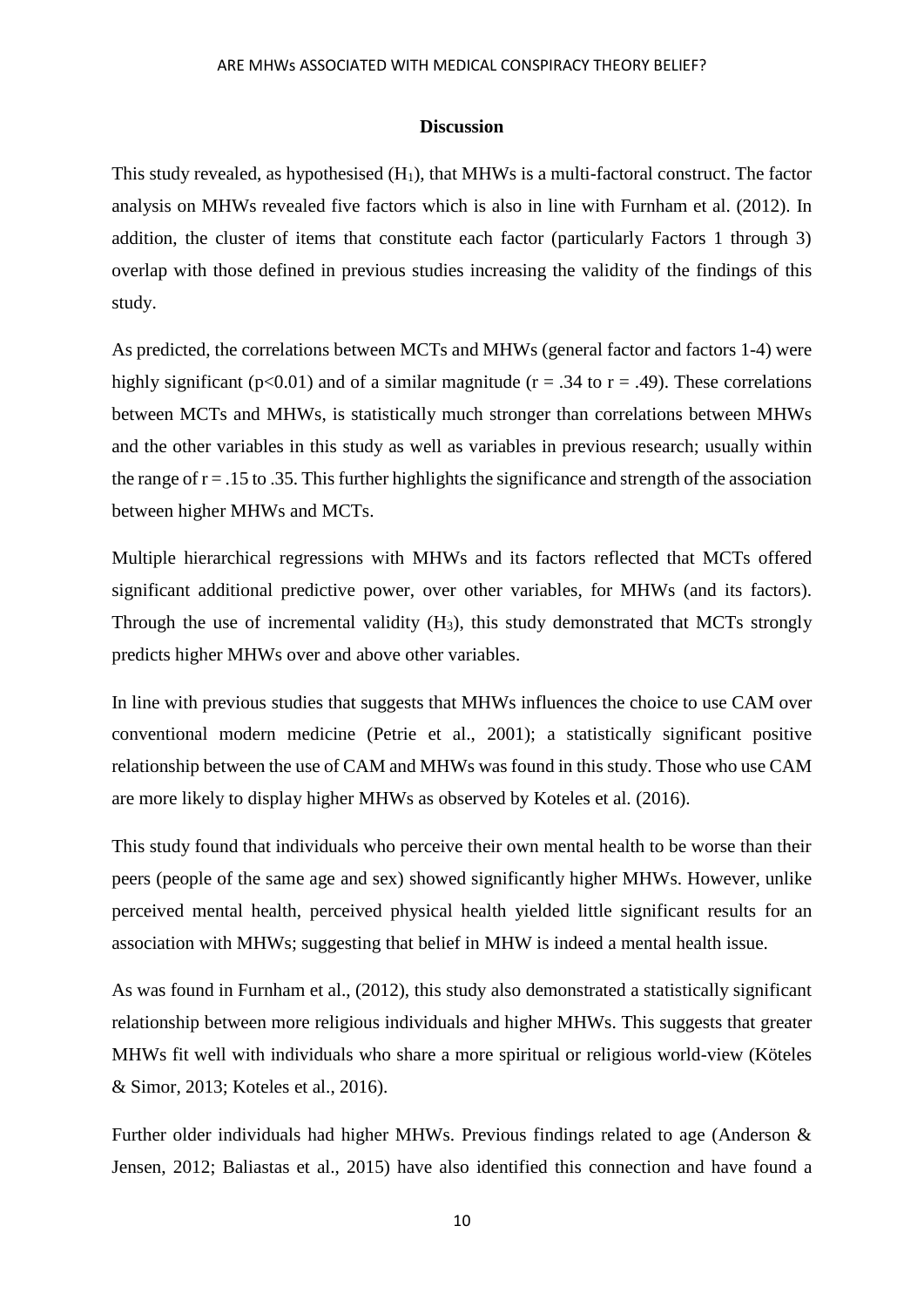similar correlational magnitude to those found in this study (this study:  $r = .15$  to  $r = .24$ ,  $p < 0.01$ , and in Baliastas et al.,  $(2015)$ , r= .26, p<0.001).

Having certain medical conditions, for instance, a mental health disorder that increases paranoia or a physical ailment like immunodeficiency, may influence perception of MHWs and incline an individual to be more concerned about MHWs. This confounding variable was not accounted for in this study. The use of recorded medical histories from GP surgeries might be able to account for this and is worth investigating in further research.

In addition, past medical experiences, in particular unpleasant ones, may influence perceptions of health, e.g. increase distrust towards doctors or push individuals away from conventional medicine towards CAM. This was not accounted for in this study and may have been a confouding variable that influenced results.

This study assessed the use of CAM but did not assess frequency of use. Consequently, the data categorises participants who might have used CAM on a single occasion a long time ago as the same as people who use it regularly. This may reduce the validity of the conclusions drawn from the relationship between MHWs and CAM usage. More comprehensive questions, like those used by Furnham (2007), would be a better measure of CAM usage.

Trust in physicians did not yield statistically significant associations with MHWs. This may be due to a lack of association between the two or it could be as a result of the changes made to the WFPTs scale in this study (such as making all the statements positive). A re-test of trust in physicians against MHWs using the original scale alongside other validated scales that measure trust in physicians could reveal more truth to this..

Belief in MCTs has been shown to affect health behaviours and choices, e.g. the choice to avoid vaccinating or use CAM. (Oliver & Wood, 2014). Having this information would help doctors and health professionals better understand their patient's beliefs and views about modern medicine so they can present more patient-tailored information and advice.This in turn may increase patient satisfaction as well as compliance or adherence to medical advice.

Uncovering the prevalence of beliefs in MCTs can also influence public health campaigns, such as 'myth-busting' commonly accepted yet wrong information about health (such as the fear that vaccinations cause autism). This may in turn reduce belief in inaccurate MCTs as well as perhaps reduce MHWs.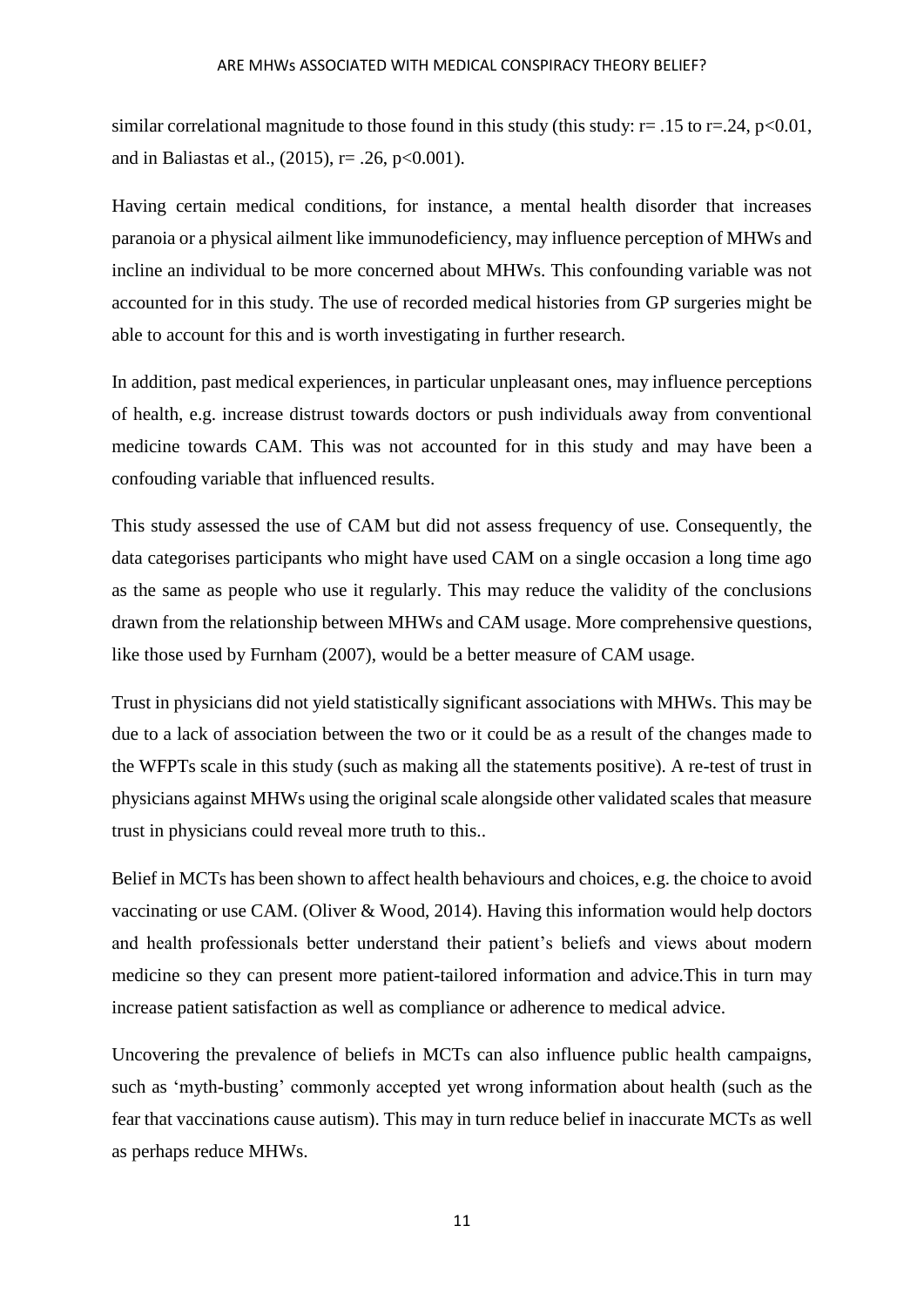#### ARE MHWs ASSOCIATED WITH MEDICAL CONSPIRACY THEORY BELIEF?

Although this study demonstrated that MCTs belief predicts greater MHWs, causal relationship should not be assumed, particularly since the data was obtained through self-report. A longitudinal investigation into predictive power and temporal precedence of the association between MHWs and MCTs would make this relationship clearer but this study proposes a model to explain this relationship.

As predicted, this study found a significant association between CAM usage and higher MHWs, which confirmed findings from previous research (Furnham, 2007) and the current study suggests a model whereby CAM mediates the positive correlation between MCTs and MHWs. It suggests that belief in Medical Conspiracy theories, particularly those about the harmfulness of pharmaceuticals and modern medicine, can influence the choice to use CAM and in this way CAM mediates the connection between MHWs and conspiracy belief. Future research into the relationships between these three variables should be explored.

In addition, a model whereby MCTs mediates the the association between religiousness and MHWs is suggested by this study. Studies into conspiracy theory belief highlight that religious individuals are more likely to believe in conspiracy theories (Oliver & Wood, 2014) and consequently, this study proposes, become more concerned about their environment. Future investigation into this relationship will help comprehend the relationship between these variables.

In many ways this study compliments that of Koteles who demonstrated that rational thinking style was negatively and experiential thinking style positively related to MHWs. They argue that MHWs are "over-valued" ideas: strongly beld preoccupations that are unreasonable given our scientific evidence. They provide "pseudo-certainty" in the same way that conspiracy theories might do. Moreover they argue that spirituality is associated with maladaptive emotional and cognitive reactions as well as holistic-spiritual belief systems that ignore the data from the natural sciences

This study had limitations. It was a cross-sectional self-report study meaning both that causation cann not inferred) and that common method variance may inflate the correlations. Further, other Conspiracy theory measures may have been used which are more robust (Swami et al., 2017). However like many other studies in the MHW area it provided some additional light on who and why people have MHWs.

12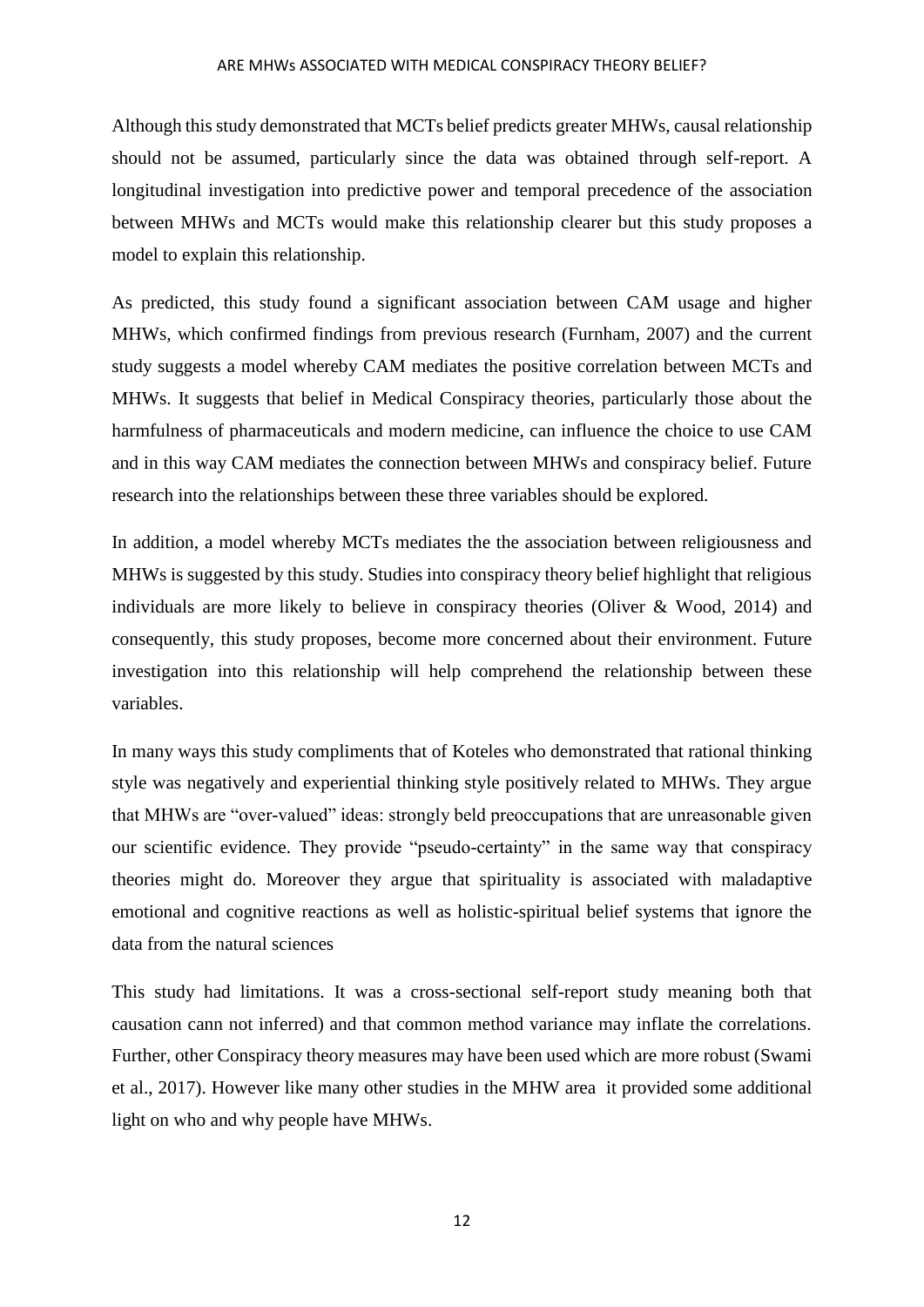#### **References**

- Anderson, J. H. & Jensen, J. C. (2012). Modern health worries and visits to the general practioner in a general population sample: An 18 month follow-up study. *Journal of Psychosomatic Research, 73,* 264-267.
- Bachinger, S. M., Kolk, A. M., & Smets, E. (2009). Patients' trust in their physician-Psychometric properties of the Dutch version of the Wake Forest Physician Trust Scale, *Patient Education and Counseling, 76 (1),* 126-131.
- Bailer, J., Witthöft, M., & Rist, F. (2008). Modern health worries and idiopathic environmental intolerance. *Journal of Psychosomatic Research, 51*, 425-433.
- Baliatsas, C., van Kamp, I., Hooiveld, M., Lebret, E., & Yzermans, J. (2015). The relationship of modern health worries to non-specific physical symptoms and perceived environmental sensitivity: A study combining self-reported and general practice data. *Journal of Psychosomatic Research, 79,* 355-361.
- Chen, F-P., Chen, T-J., Kung, Y-Y., Chen, Y-C., Chou, L-F., Chen, F-J., & Hwang, S-J. (2007). Use frequency of traditional Chinese medicine in Taiwan. *BMC Health Services Research, 7(*26), 1-8.
- Devcich, D. A., Pedersen, I. K., & Petrie, K. J. (2006). You eat what you are: Modern health worries and the acceptance of natural and synthetic additives in functional foods. *Appetite, 48,* 333-337.
- Dong, E., Liang, Y., Liu, W., Du, X., Bao, Y., Du, Z., & Ma, J. (2014). Construction and validation of preliminary Chinese version of the Wake Forest Physician Trust Scale. *Medical Science Monitor, 20,* 1142-1150.
- Dugan, E., Trachtenberg, F., & Hall, M. A. (2005). Development of abbreviated measures to assess patient trust in a physician, a health insurer, and the medical profession. *BMC Health Services Research, 5,* 64.
- Furnham, A. (2007). Are modern health worries, personality and attitudes to science associated with the use of complementary and alternative medicine?. *British Journal of Health Psychology, 12,* 229-243.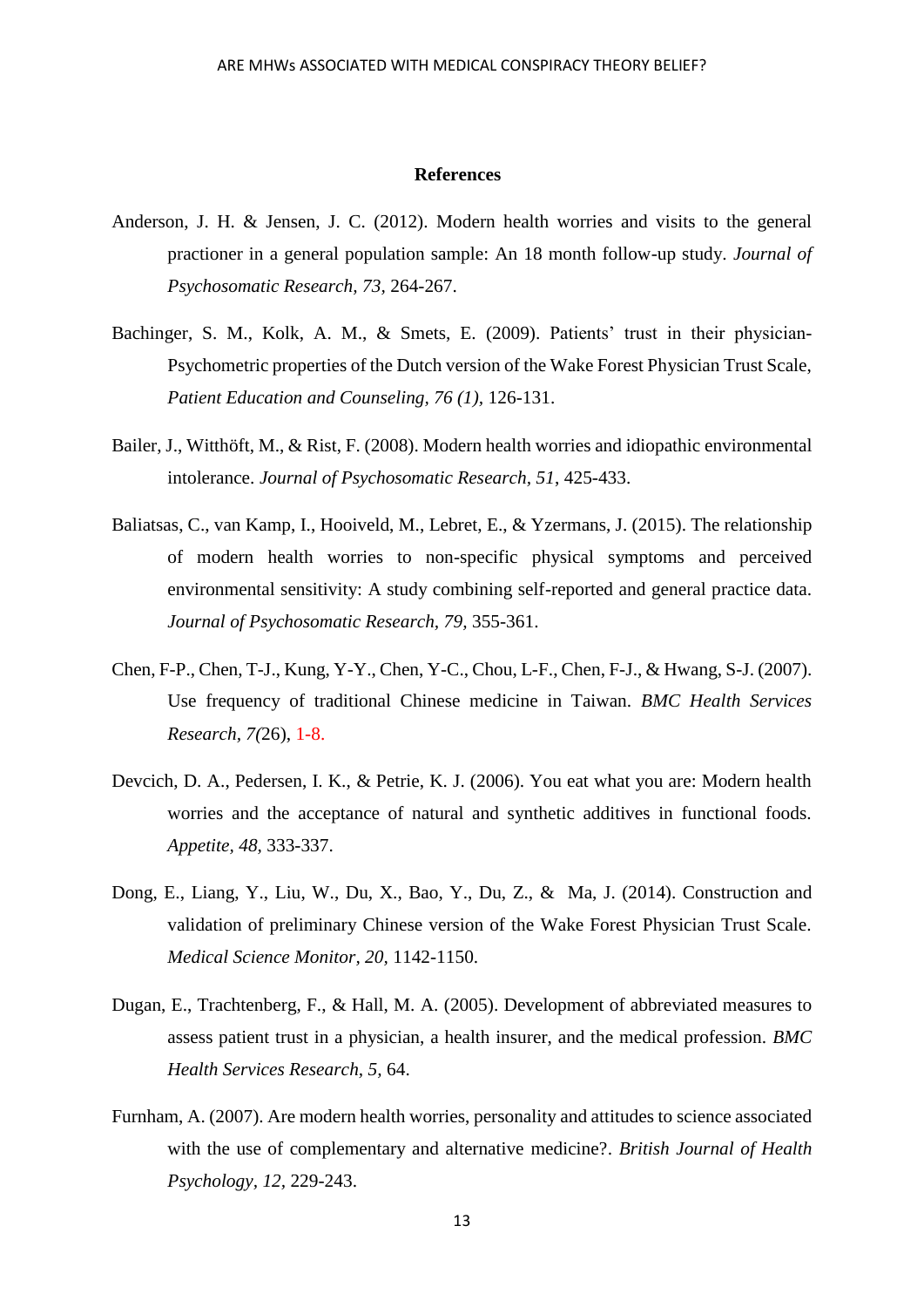- Furnham, A., Strait, L., & Hughes, D. J. (2012). Modern Health Worries and Personality, *Personality and Mental Health, 6*(3), 242-254.
- Hall, M. A., Camacho, F., Dugan, E., & Balkrishnan, R. (2002). Trust in the Medical Profession: Conceptual and Measurement Issues. *HSR: Health Services Research, 37(5),* 1419-1439.
- Huang, I-C., Kenzik, K. M., Sanjeev, T. Y., Shearer, P. D., Revicki, D. A., Nackashi, J. A., & Shenkman, E. A. (2010). Quality of life information among families of children with life-limiting conditions. *Patient Related Outcome Measures, 1,* 141-148.
- Kaptein, A. A., Helder, D. I., Kleijn, W. Chr., Rief, W., Moss-Morris, R., & Petrie, K. J. (2005). Modern health worries in medical students. *Journal of Psychosomatic Research, 58,*  453-457.
- Köteles, F., Szemerszky, R., Freyler, A., & Bardos, G. (2011). Somatosensory amplification as a possible source of subjective symptoms behind modern health worries. *Scandinavian Journal of Psychology, 52*, 174-178.
- Köteles, F. & Simor, P. (2011) Modern health worries, somatosensory amplification and subjective symptoms: A longitudinal study. *International Journal of Behavioural Medicine, 20*, 38-41.
- Köteles, F., Barany, E., Varsanyi, P., & Bardos, G. (2012). Are modern health worries associated with somatosensory amplification, environmental attribution style, and commitment to complementary and alternative medicine? *Scandinavian Journal of Psychology, 53,* 144-149.
- Köteles, F. & Simor, P. (2013). Somatic Symptoms and Holistic Thinking as Major Dimensions Behind Modern Health Worries. *International Journal of Behavioural Medicine, 21,* 869-876.
- Köteles, F., Simor, P., Czeto, M., Sarog, N., & Szemerszky, R. (2016). Modern health worriesthe dark side of spirituality? *Scandinavian Journal of Psychology, 57,* 313-320.
- Oliver, J. E & Wood, T. J. (2014). Medical Conspiracy Theories and Health Behaviours in the United States. *JAMA Internal Medicine, 174*(5*)*, 817-818.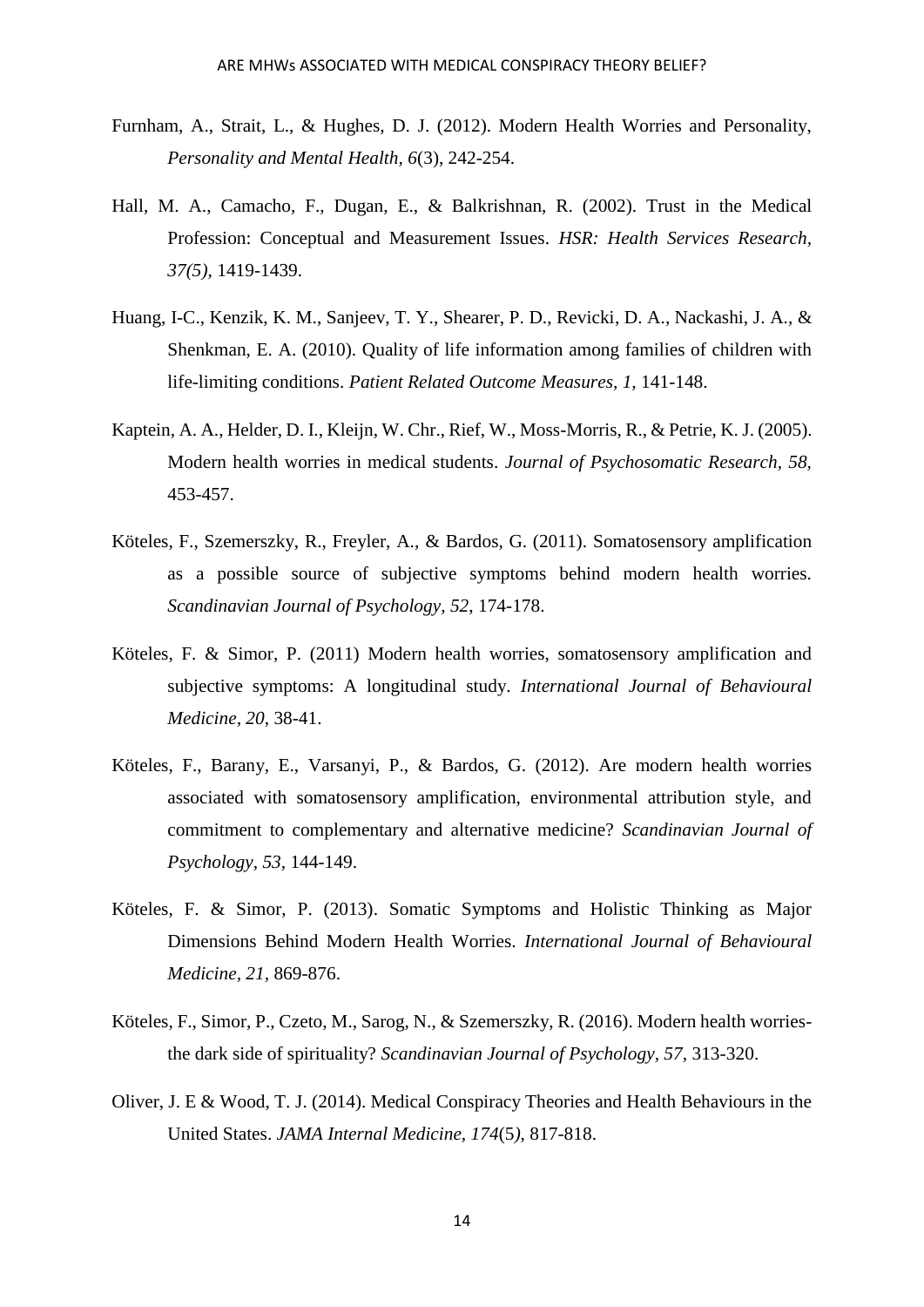- Oliver, J.E & Wood, T. J. (2014). Conspiracy Theories and the Paranoid Style(s) of Mass Opinion. *American Journal of Political Science, 58*(4), 952-966.
- Ozakinci, G., Boratav, H. B., & Mora, P. (2011). Modern health worries, health care utilization and symptom reporting: A cross-cultural comparison. *Behavioral Medicine, 37*(2*),* 35- 41.
- Petrie, K. J., Sivertsen, B., Hysing, M., Broadbent, E., Moss-Morris, R., Eriksen, H. R., & Ursin, H. (2001). Thoroughly modern worries: The relationship of worries about modernity to reported symptoms, health and medical care utilization. *Journal of Psychosomatic Research*, *51,* 395-401.
- Petrie, K. J., Broadbent, E. A., Kley, N., Moss-Morris, R., Horne, R., & Rief, W. (2005). Worries about modernity predict symptom complaints after environmental pesticide spraying. *Psychosomatic Medicine, 67(*5*),* 778-782
- Swami, V., Voracek, M., Stieger, S., & Furnham, A. (2014) Rational thinking reduces belief in conspiracy theories. *Cognition, 133,* 572-585.
- Swami, V., Barron, D., Weis, L., Voracek, M., Stieger, S., & Furnham, A. (2017). An Examination of the Factorial and Convergent Validity of Four Measures of Conspiracist Ideation, with Recommendations for Researchers. *Plos One*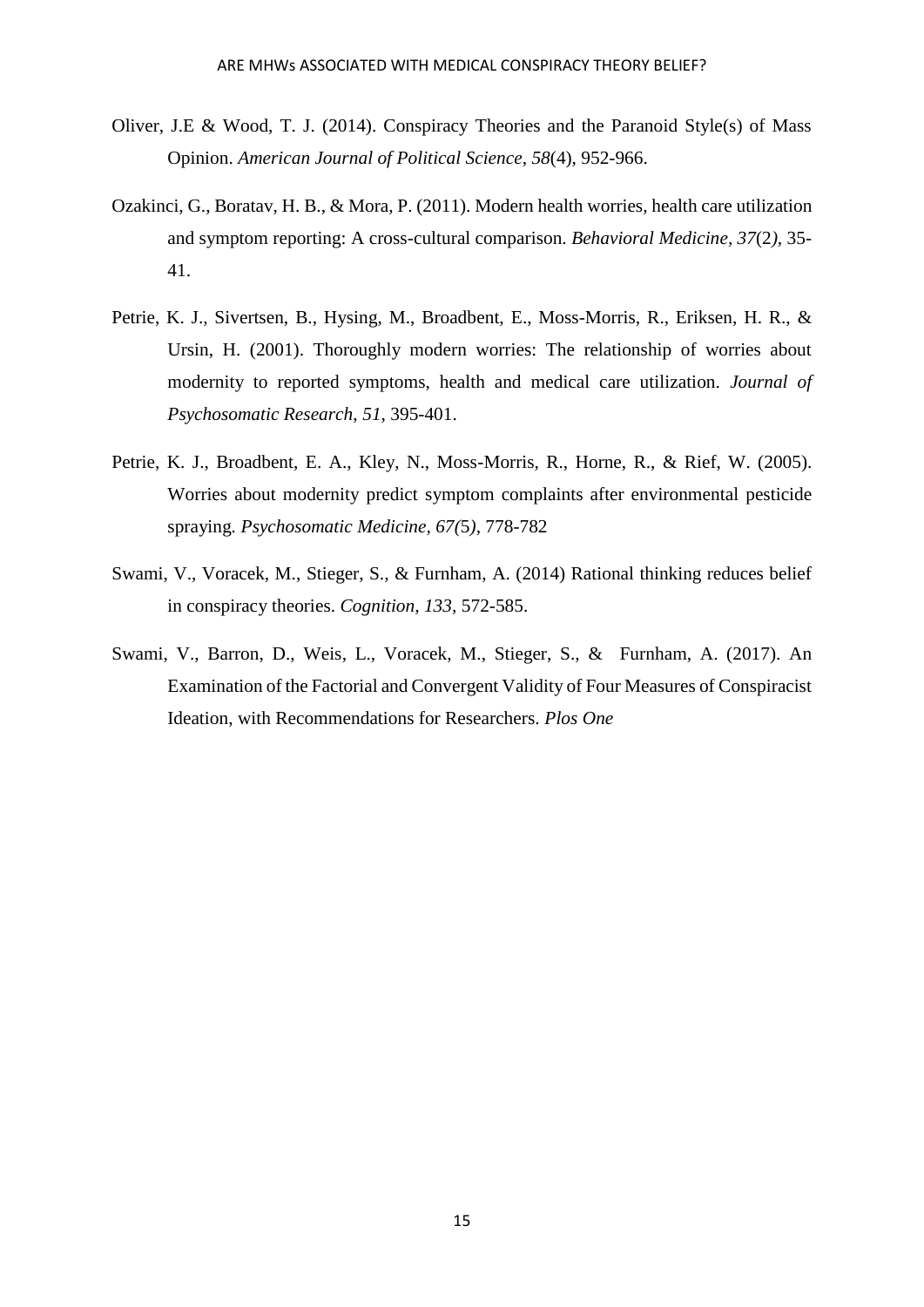|                                               | 1     | $\overline{c}$ | 3    | $\overline{4}$ | 5    |
|-----------------------------------------------|-------|----------------|------|----------------|------|
| <b>Contaminated Water Supply</b>              | .755  |                |      |                |      |
| Mad Cow disease (CJD)                         | .749  |                |      |                |      |
| Bacteria in Air Conditioning systems          | .698  |                |      |                |      |
| <b>Fluoridation of Water</b>                  | .690  |                |      |                |      |
| <b>Vaccination Programmes</b>                 | .680  |                |      |                |      |
| Bio-Terrorism (e.g. anthrax poisoning)        | .679  |                |      |                |      |
| Leakage from Microwave Ovens                  | .621  |                |      |                |      |
| Toxic chemicals in household products Amalgam | .607  |                |      |                |      |
| Dental fillings                               | .586  |                |      |                |      |
| Medical and dental X rays                     | .533  |                |      |                |      |
| <b>Traffic Fumes</b>                          |       | .832           |      |                |      |
| Other environmental pollution                 |       | .823           |      |                |      |
| Air Pollution                                 |       | .801           |      |                |      |
| Depletion of the Ozone Layer                  |       | .758           |      |                |      |
| Pesticide Spray                               |       | .614           |      |                |      |
| Noise Pollution                               |       | .537           |      |                |      |
| Poor Building Ventilation                     |       | .518           |      |                |      |
| <b>Nuclear Radiation</b>                      |       | .508           |      |                |      |
| Hormones in Food                              |       |                | .781 |                |      |
| Antibiotics in Food                           |       |                | .752 |                |      |
| Additives in Food                             |       |                | .741 |                |      |
| Pesticides in Food                            |       |                | .736 |                |      |
| <b>Genetically Modified Food</b>              |       |                | .619 |                |      |
| Radio or Mobile Phone Towers                  |       |                |      | .818           |      |
| <b>Mobile Phones</b>                          |       |                |      | .788           |      |
| <b>High Tension Power lines</b>               |       |                |      | .671           |      |
| <b>Overuse of Antibiotics</b>                 |       |                |      |                | .855 |
| Drug Resistant Bacteria                       |       |                |      |                | .843 |
| <b>Eigen Value</b>                            | 12.97 | 2.17           | 1.73 | 1.48           | 1.18 |
| Variance (%)                                  | 46.31 | 7.74           | 6.17 | 5.28           | 4.20 |

## Table 1: Results of the Varimax Rotated Factor Analysis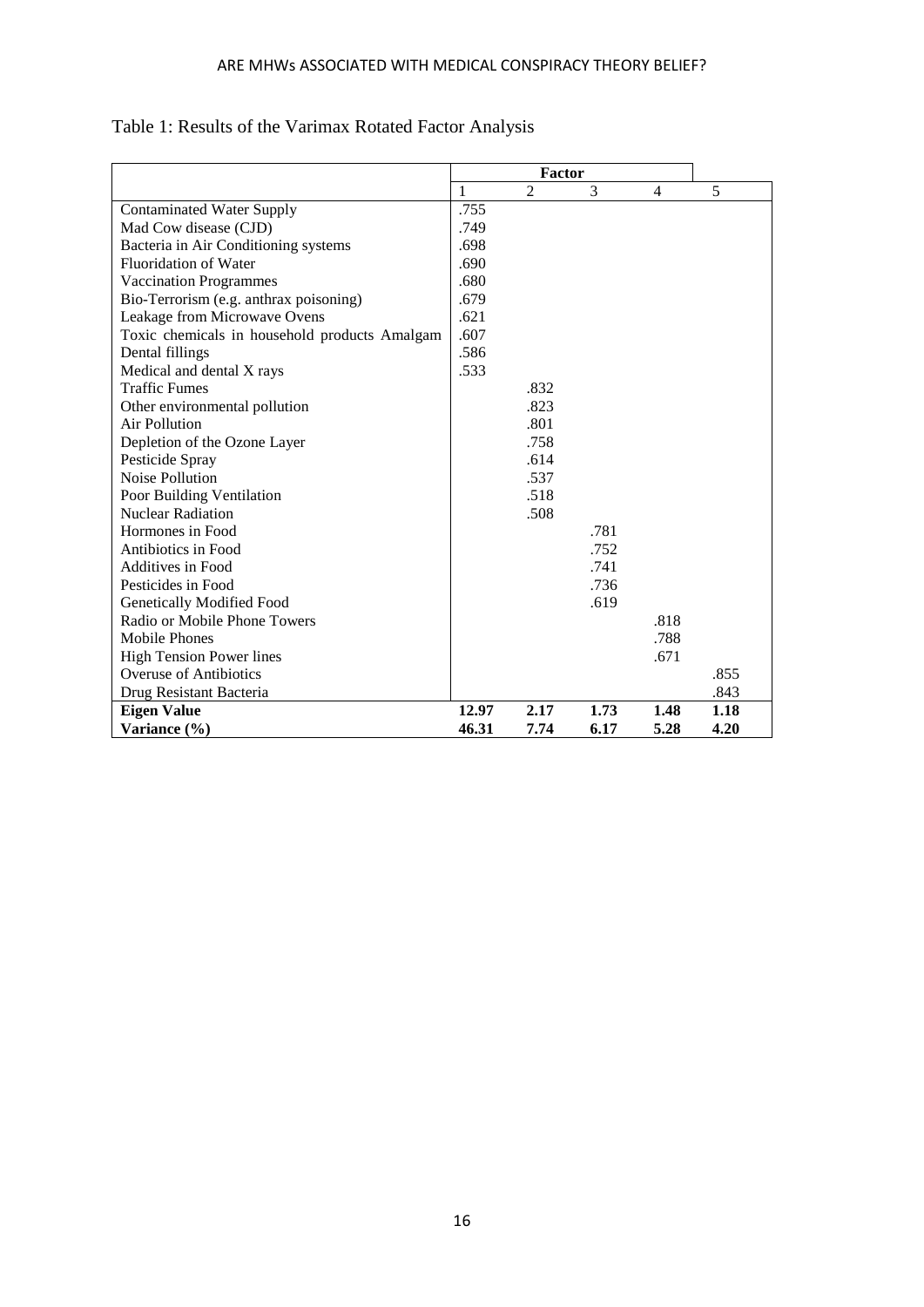## **Table 2.** Summary of MHWs factors found in previous MHWs studies. The table is adapted

|                                                        | Factor                                  |                                                          |                                              |                                          |                          |                           |                                  |                                             |                       |
|--------------------------------------------------------|-----------------------------------------|----------------------------------------------------------|----------------------------------------------|------------------------------------------|--------------------------|---------------------------|----------------------------------|---------------------------------------------|-----------------------|
|                                                        | 1                                       | 2                                                        | 3                                            | 4                                        | 5                        | 6                         | 7                                | 8                                           | 9                     |
| This Study                                             | Dissemination<br>& Contamin.            | Environmental<br>Pollution                               | <b>Tainted Food</b>                          | Phone-related<br>Radiation               | Bacteria &<br>Medication |                           |                                  |                                             |                       |
| Furnham et<br>al $(2012)$<br>Köteles et<br>al $(2011)$ | Contamination<br>Toxic<br>Interventions | Environmental<br>Pollution<br>Environmental<br>Pollution | Food<br>contamination<br><b>Tainted Food</b> | Man-made<br>problems<br>Radiation        | Medical<br>Problems      |                           |                                  |                                             |                       |
| Jeswami &<br>Furnham<br>(2010)                         | Contamination<br>with food              | Disasters and<br>epidemics                               | Pollution                                    | Harmful rays<br>and air<br>contamination | Radiation                | Doctors<br>playing<br>God | Anti-<br>bacterial<br>medication | Drugs and<br>medication                     | Work<br><b>Stress</b> |
| Bailer et al<br>(2008)                                 | Radiation                               | Environmental<br>pollution                               | Tainted food                                 | Toxic<br>interventions                   |                          |                           |                                  |                                             |                       |
| Furnham<br>(2007)                                      | Food<br>contamination                   | Pollution                                                | Disasters and<br>Epidemics                   | Harmful rays                             | Doctors<br>playing God   | Radiati<br>on             | Man-made<br>problems             | Safety of<br>health<br>prevention<br>issues |                       |
| Kaptein et<br>al $(2005)$                              | Toxic<br>Interventions                  | Environmental<br>Pollution                               | <b>Tainted Food</b>                          | Radiation                                |                          |                           |                                  |                                             |                       |
| Petrie et al<br>(2001)                                 | Toxic<br>Interventions                  | Environmental<br>Pollution                               | <b>Tainted Food</b>                          | Radiation                                |                          |                           |                                  |                                             |                       |

from a table in Furnham et al., (2012).

## Table 3. Correlation matrix with the significant correlations found between the independent

variables and MHWs factors

|                                                                | Factor 1<br>(Dissemination)<br>&<br>Contamination) | Factor 2<br>(Environmental)<br>Pollution) | Factor 3<br>(Tainted)<br>Food) | Factor 4<br>(Phone-<br>related<br>Radiation) | Factor 5<br>(Bacteria &<br>Medication) | General<br><b>MHWs</b><br>Factor |
|----------------------------------------------------------------|----------------------------------------------------|-------------------------------------------|--------------------------------|----------------------------------------------|----------------------------------------|----------------------------------|
| Age                                                            | $.16**$                                            | $.15**$                                   | $.23**$                        | $.24**$                                      | $-.01$                                 | $.20**$                          |
| Religiousness                                                  | $.27**$                                            | $.16**$                                   | $.24**$                        | $.17**$                                      | $.13*$                                 | $.26**$                          |
| <b>Politics</b>                                                | $-24**$                                            | $-11*$                                    | $-12*$                         | $-23**$                                      | $-.01$                                 | $-.19**$                         |
| Perceived personal<br>Physical Health                          | $-.04$                                             | $-.05$                                    | $-12*$                         | $-0.00$                                      | $-.09$                                 | $-.07$                           |
| Perceived personal<br>Mental Health                            | $-.21**$                                           | $-16**$                                   | $-25**$                        | $-16**$                                      | $-15**$                                | $-0.23**$                        |
| Use of alternative $\&$ /or<br>complementary<br>medicine (CAM) | $20**$                                             | $.12*$                                    | $.27**$                        | $.23**$                                      | .10                                    | $.22**$                          |
| Trust in Physicians                                            | .08                                                | .09                                       | $-.05$                         | $-.05$                                       | $.11*$                                 | .06                              |
| MCT                                                            | .49**                                              | $.34**$                                   | .44**                          | $.46**$                                      | .07                                    | .49**                            |

 $*p< 0.05**p< 0.01$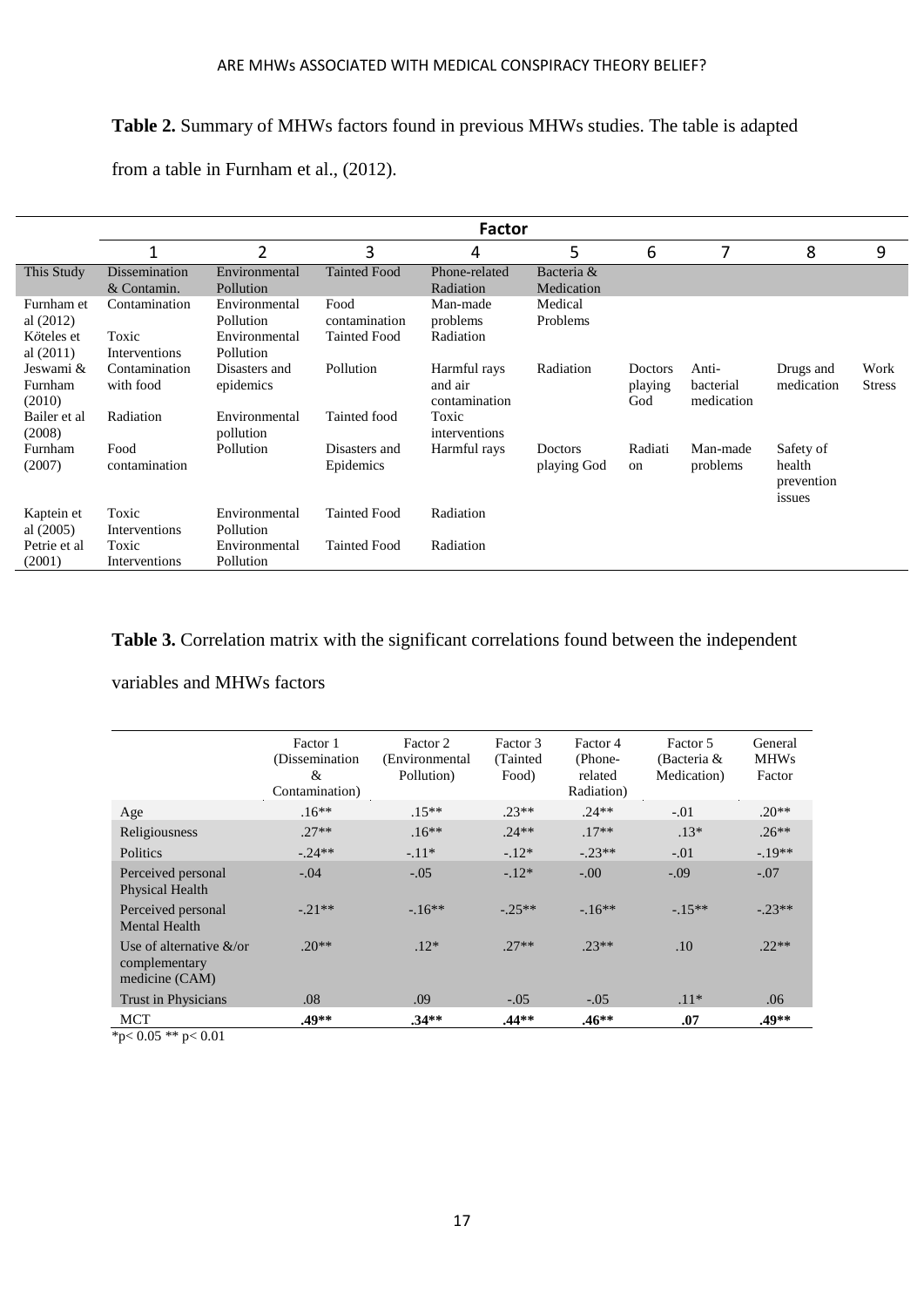|              |                |           | Factor 1 |          | Factor 2 |           | Factor 3 | Factor 4  |         | Factor 5 |         | <b>General MHW</b> |         |
|--------------|----------------|-----------|----------|----------|----------|-----------|----------|-----------|---------|----------|---------|--------------------|---------|
|              |                | β         | t        | β        | t        | β         | t        | β         | t       | β        | t       | β                  | t       |
| Step         | Sex            | $-.05$    | $-0.88$  | $-.01$   | $-0.20$  | .08       | 1.40     | .00       | 0.03    | .06      | 1.10    | .00                | 0.01    |
| $\mathbf{1}$ | Age            | $.16***$  | 2.82     | $.13*$   | 2.34     | $.24***$  | 4.28     | $.24***$  | 4.32    | $-.01$   | $-0.12$ | $.19***$           | 3.48    |
|              | Education      | $-.09$    | $-1.59$  | .02      | 0.35     | $-.01$    | $-0.13$  | $-.05$    | $-0.98$ | .03      | 0.55    | $-.04$             | $-0.65$ |
| Step         | Sex            | $-0.06$   | $-1.10$  | $-.02$   | $-0.40$  | .06       | 1.04     | $-.00$    | $-0.01$ | .05      | 0.87    | $-.01$             | $-0.26$ |
| $\mathbf{2}$ | Age            | $.14*$    | 2.50     | $.13*$   | 2.28     | $.25***$  | 4.45     | $.21***$  | 3.86    | .00      | 0.07    | $.19**$            | 3.36    |
|              | Education      | $-0.06$   | $-1.12$  | .04      | 0.64     | .02       | 0.31     | $-.03$    | $-0.63$ | .04      | 0.75    | $-.01$             | $-0.17$ |
|              | Religiousness  | $.29***$  | 5.47     | $.17**$  | 3.06     | $.26***$  | 4.80     | $.19***$  | 3.55    | $.13*$   | 2.32    | $.27***$           | 5.13    |
|              | Politics       | $-.17**$  | $-3.11$  | $-.05$   | $-0.91$  | $-.03$    | $-.63$   | $-.15***$ | $-2.71$ | .00      | 0.07    | $-.11*$            | $-2.06$ |
| Step         | Sex            | $-.07$    | $-1.37$  | $-.02$   | $-0.37$  | .02       | 0.33     | $-.03$    | $-0.53$ | .05      | 0.84    | $-.03$             | $-0.60$ |
| 3            | Age            | .10       | 1.84     | .11      | 1.93     | $.20***$  | 3.70     | $.18**$   | 3.14    | $-.01$   | $-0.23$ | $.15***$           | 2.67    |
|              | Education      | $-.06$    | $-1.11$  | .04      | 0.72     | $-.01$    | $-0.15$  | $-.04$    | $-0.78$ | .04      | 0.74    | $-.01$             | $-0.28$ |
|              | Religiousness  | $.25***$  | 4.63     | $.14*$   | 2.39     | $.21***$  | 3.88     | $.16***$  | 3.02    | .09      | 1.53    | $.23***$           | 4.20    |
|              | Politics       | $-.15***$ | $-2.67$  | $-.04$   | $-0.64$  | .01       | 0.14     | $-.12*$   | $-2.25$ | .02      | 0.41    | $-.08$             | $-1.53$ |
|              | Per PhysHea    | .05       | 0.81     | .03      | 0.44     | $-.02$    | $-0.40$  | .06       | 0.98    | $-.01$   | $-0.21$ | .03                | 0.49    |
|              | Per Men Hea    | $-.12$    | $-1.92$  | $-.10$   | $-1.59$  | $-.16***$ | $-2.74$  | $-.10$    | $-1.61$ | $-.12$   | $-1.85$ | $-.14*$            | $-2.38$ |
|              | <b>CAM Use</b> | $.14**$   | 2.66     | .07      | 1.15     | $.19***$  | 3.52     | $.14**$   | 2.65    | .08      | 1.39    | $.15***$           | 2.80    |
|              | Trust in Physi | .05       | 0.96     | .09      | 1.54     | $-.07$    | $-1.40$  | $-.07$    | $-1.27$ | .10      | 1.83    | .03                | 0.61    |
| Step         | Sex            | $-.05$    | $-1.00$  | $-.00$   | $-0.03$  | .04       | 0.82     | $-.01$    | $-0.12$ | .05      | 0.90    | $-.01$             | $-0.15$ |
| 4            | Age            | .09       | 1.77     | .10      | 1.84     | $.19***$  | 3.77     | $.16***$  | 3.16    | $-.02$   | $-0.26$ | $.14**$            | 2.69    |
|              | Education      | $-.01$    | $-0.17$  | .08      | 1.48     | .04       | 0.77     | .00       | 0.09    | .05      | 0.86    | .04                | 0.75    |
|              | Religiousness  | $.12*$    | 2.29     | .03      | 0.60     | .09       | 1.74     | .04       | 0.84    | .07      | 1.15    | .09                | 1.83    |
|              | Politics       | $-0.08$   | $-1.58$  | .02      | 0.27     | .07       | 1.33     | $-.06$    | $-1.23$ | .03      | 0.56    | $-.02$             | $-0.32$ |
|              | Per Phys Heal  | .03       | 0.57     | .01      | 0.24     | $-.04$    | $-0.72$  | .04       | 0.78    | $-.02$   | $-0.25$ | .01                | 0.21    |
|              | Per Men Heal   | $-.09$    | $-1.72$  | $-.08$   | $-1.39$  | $-.14*$   | $-2.60$  | $-.08$    | $-1.38$ | $-.12$   | $-1.80$ | $-.12*$            | $-2.22$ |
|              | <b>CAM Use</b> | .09       | 1.89     | .03      | 0.49     | .14       | 2.88     | .10       | 1.94    | .07      | 1.26    | $.10*$             | 2.05    |
|              | Trust in Phys  | $.13*$    | 2.61     | $.14***$ | 2.68     | $-.01$    | $-.12$   | .00.      | .02     | $.11*$   | 1.98    | $.11*$             | 2.24    |
|              | <b>MCT</b>     | $.44***$  | 8.53     | $.34***$ | 5.91     | $.39***$  | 7.49     | $.40***$  | 7.50    | .06      | 0.99    | 44***              | 8.56    |

**Table 4.** Hierarchical Regression Analyses

\*p< 0.05 level \*\*p<0.01 level \*\*\*p< 0.001 level (CAM: Alternative and/or Complementary Medicine)

| Table 5. Hierarchical Regression Summary |  |  |
|------------------------------------------|--|--|
|------------------------------------------|--|--|

|                                                                        | Factor 1<br>Dissemination<br>&<br>Contamination                                    | Factor 2<br>Environmental<br>Pollution               | Factor 3<br><b>Tainted Food</b>                     | Factor 4<br>Phone-related<br>Radiation                | Factor 5<br>Bacteria &<br>Medicine                    | General<br><b>MHWs</b>                                   |
|------------------------------------------------------------------------|------------------------------------------------------------------------------------|------------------------------------------------------|-----------------------------------------------------|-------------------------------------------------------|-------------------------------------------------------|----------------------------------------------------------|
| <b>Step 1</b><br>Demographic                                           | $F(3,323)=$<br>$3.82^*$ , Adj.<br>$R^2 = 0.03$                                     | $F(3,323)=$<br>2.05, Adi.<br>$R^2 = 01$              | $F(3,323)=$<br>$6.29***$<br><i>Adj.</i> $R^2 = .05$ | $F(3,323)=$<br>$6.47***$ ,<br><i>Adj.</i> $R^2 = .05$ | $F(3,323)=$<br>.52, Adj.<br>$R^2 = -0.00$             | F(3,<br>$323$ )=4.18*<br>*,<br><i>Adj.</i> $R^2 = .03$   |
| Step 2<br>$+$ Ideology                                                 | $F(5,321)=$<br>$10.55***$ ,<br><i>Adj.</i> $R^2 = .13$                             | $F(5,321)=$<br>$3.31**$ , Adj.<br>$R^2 = .03$        | $F(5,321)=$<br>$8.72***$<br><i>Adj.</i> $R^2 = .11$ | $F(5,321)=$<br>$8.13***$<br><i>Adj.</i> $R^2 = .10$   | $F(5,321)=$<br>1.39, Adj.<br>$R^2 = 01$               | F(5,<br>$321 = 8.89*$<br>**<br>Adj. $R^2 = .11$          |
| Step 3<br>$+$ Health<br>Perceptions                                    | $F(9,317)=$<br>$7.32***$<br><i>Adj.</i> $R^2 = .15$                                | $F(9,317)=$<br>$2.58**$ , Adj.<br>$R^2 = 0.04$       | $F(9,317)=$<br>$8.03***$<br><i>Adj.</i> $R^2 = .16$ | $F(9,317)=$<br>$5.92***$<br><i>Adj.</i> $R^2 = .12$   | $F(9,317)=$<br>$1.98^*$ , Adj.<br>$R^2 = 0.03$        | F(9,<br>$317 = 6.74*$<br>**.<br><i>Adj.</i> $R^2 = .14$  |
| Step 4<br>+ Medical<br>Conspiracy<br>theory belief<br>المناسبة المتحدث | $F(10,316)=$<br>$15.36***$<br><i>Adj.</i> $R^2 = .31$<br>$0.011 - 1$ think $0.001$ | $F(10,316)=$<br>$6.07***$<br><i>Adj.</i> $R^2 = .14$ | $F(10,316)=$<br>$14.08***$<br>Adj. $R^2 = .29$      | $F(10,316)=$<br>$11.88***$<br><i>Adj.</i> $R^2 = .25$ | $F(10,316)=$<br>$1.88^*$ , <i>Adj.</i><br>$R^2 = .03$ | F(10,<br>$316 = 14.77$<br>***<br><i>Adj.</i> $R^2 = .30$ |

\*p< 0.05 \*\*p< 0.01 level \*\*\*p<0.001